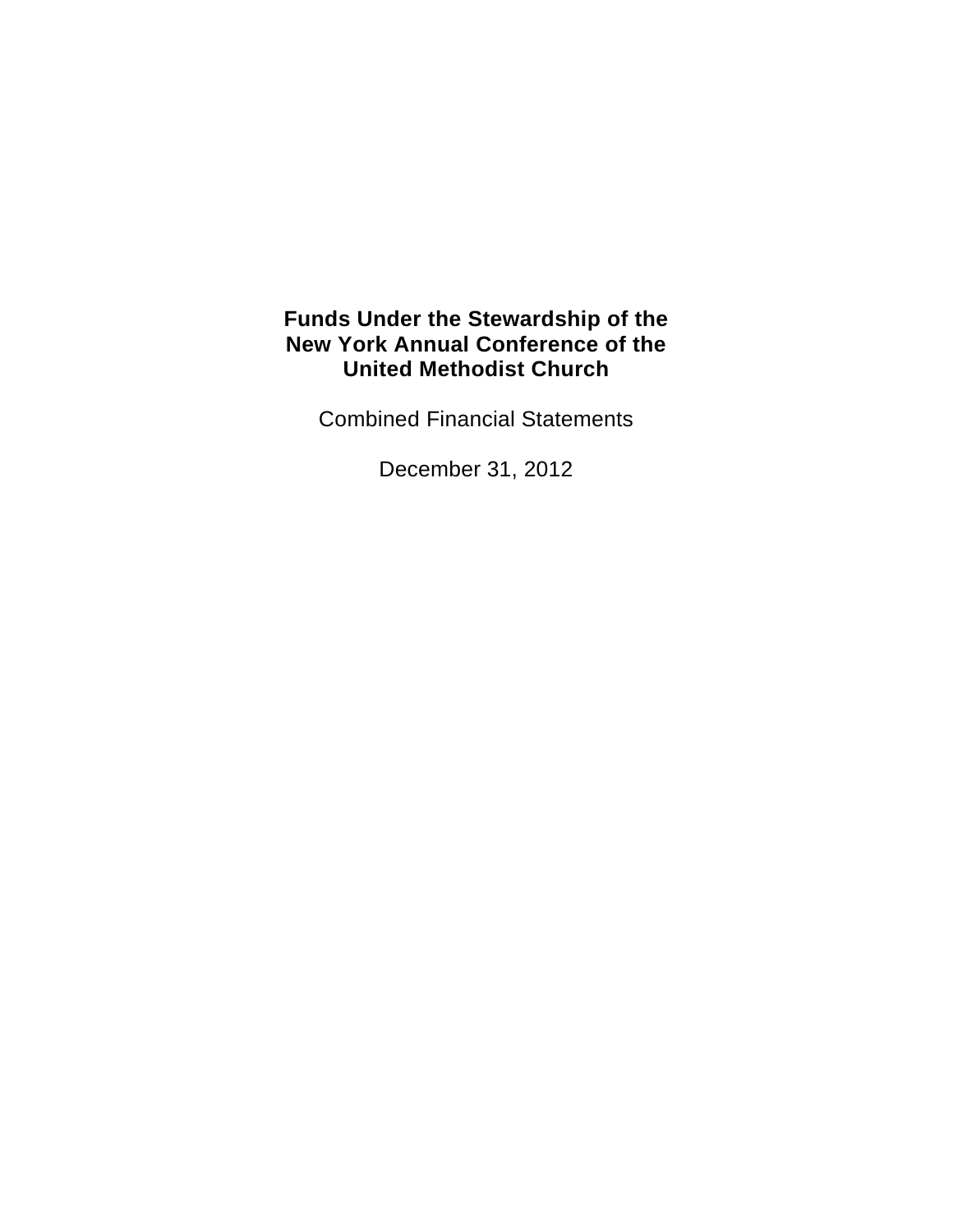

#### **Independent Auditors' Report**

#### **Board of Trustees White Plains, New York**

We have audited the accompanying combined financial statements of the Funds Under the Stewardship of the New York Annual Conference of the United Methodist Church (the "New York Annual Conference"), which comprise the combined statement of financial position as of December 31, 2012, and the related statements of activities and cash flows for the year then ended, and the related notes to the financial statements.

#### *Management's Responsibility for the Financial Statements*

Management is responsible for the preparation and fair presentation of these financial statements in accordance with accounting principles generally accepted in the United States of America; this includes the design, implementation, and maintenance of internal control relevant to the preparation and fair presentation of financial statements that are free from material misstatement, whether due to fraud or error.

#### *Auditors' Responsibility*

Our responsibility is to express an opinion on these combined financial statements based on our audit. We conducted our audit in accordance with auditing standards generally accepted in the United States of America. Those standards require that we plan and perform the audit to obtain reasonable assurance about whether the combined financial statements are free from material misstatement.

An audit involves performing procedures to obtain audit evidence about the amounts and disclosures in the combined financial statements. The procedures selected depend on the auditor's judgment, including the assessment of the risks of material misstatement of the combined financial statements, whether due to fraud or error. In making those risk assessments, the auditor considers internal control relevant to the entity's preparation and fair presentation of the combined financial statements in order to design audit procedures that are appropriate in the circumstances, but not for the purpose of expressing an opinion on the effectiveness of the entity's internal control. Accordingly, we express no such opinion. An audit also includes evaluating the appropriateness of accounting policies used and the reasonableness of significant accounting estimates made by management, as well as evaluating the overall presentation of the combined financial statements.

We believe that the audit evidence we have obtained is sufficient and appropriate to provide a basis for our qualified audit opinion.

#### *Basis for Qualified Opinion*

As more fully described in note 3 to the financial statements, the New York Annual Conference has not recorded the accumulated postretirement benefit obligation in the combined financial statements at the present value of the anticipated actuarial cost of the health benefits for retirees. If this obligation were accounted for properly, liabilities would be increased by approximately \$22,038,904 and net assets would be decreased by \$22,038,904. The effect on the statement of activities has not been determined.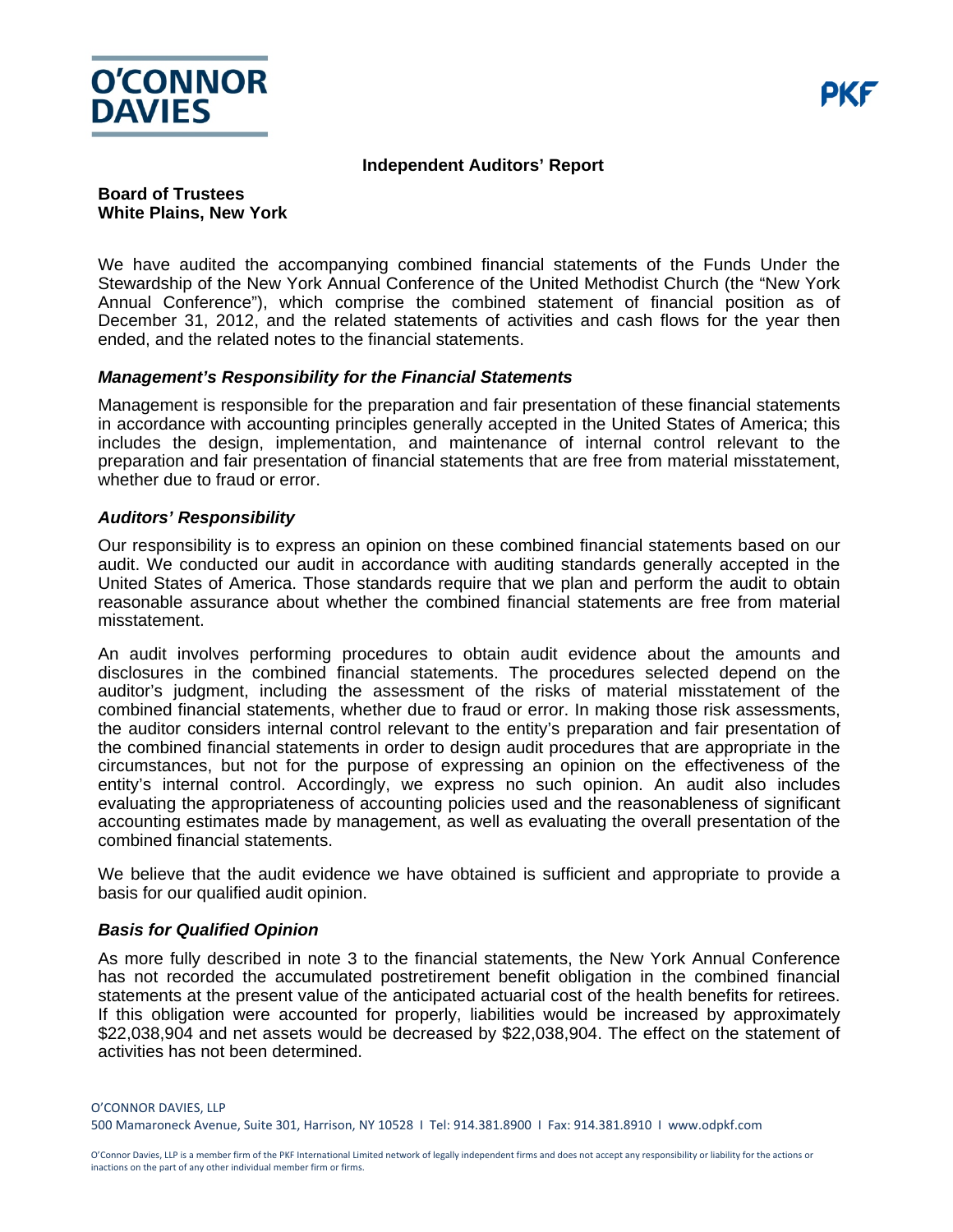#### *Qualified Opinion*

In our opinion, except for the effects of not recording the accumulated postretirement benefit obligation in the combined financial statements at the present value of the anticipated actuarial cost of the health benefits for retirees as discussed in the *Basis for Qualified Opinion* paragraph, the combined financial statements referred to in the first paragraph present fairly, in all material respects, the combined financial position of the New York Annual Conference as of December 31, 2012, and the results of its operations and its cash flows for the year ended in accordance with accounting principles generally accepted in the United States of America.

#### *Report on Summarized Comparative Information*

We have previously audited the New York Annual Conference's December 31, 2011 combined financial statements, and we expressed a qualified audit opinion on those audited combined financial statements in our report dated June 25, 2012. In our opinion, the summarized comparative information presented herein as of and for the year ended December 31, 2012 is consistent, in all material respects, with the audited combined financial statements from which it has been derived.

#### *Report on Supplemental Information*

Our audit was conducted for the purpose of forming an opinion on the combined financial statements as a whole. The supplemental information on pages 20 through 22 are presented for purposes of additional analysis and is not a required part of the combined financial statements. Such information is the responsibility of management and was derived from and relates directly to the underlying accounting and other records used to prepare the combined financial statements. The information has been subjected to the auditing procedures applied in the audit of the combined financial statements and certain additional procedures, including comparing and reconciling such information directly to the underlying accounting and other records used to prepare the combined financial statements or to the combined financial statements themselves, and other additional procedures in accordance with auditing standards generally accepted in the United States of America. In our opinion, the information is fairly stated in all material respects in relation to the combined financial statements as a whole.

O'Connor Davies, LLP

Harrison, New York June 28, 2013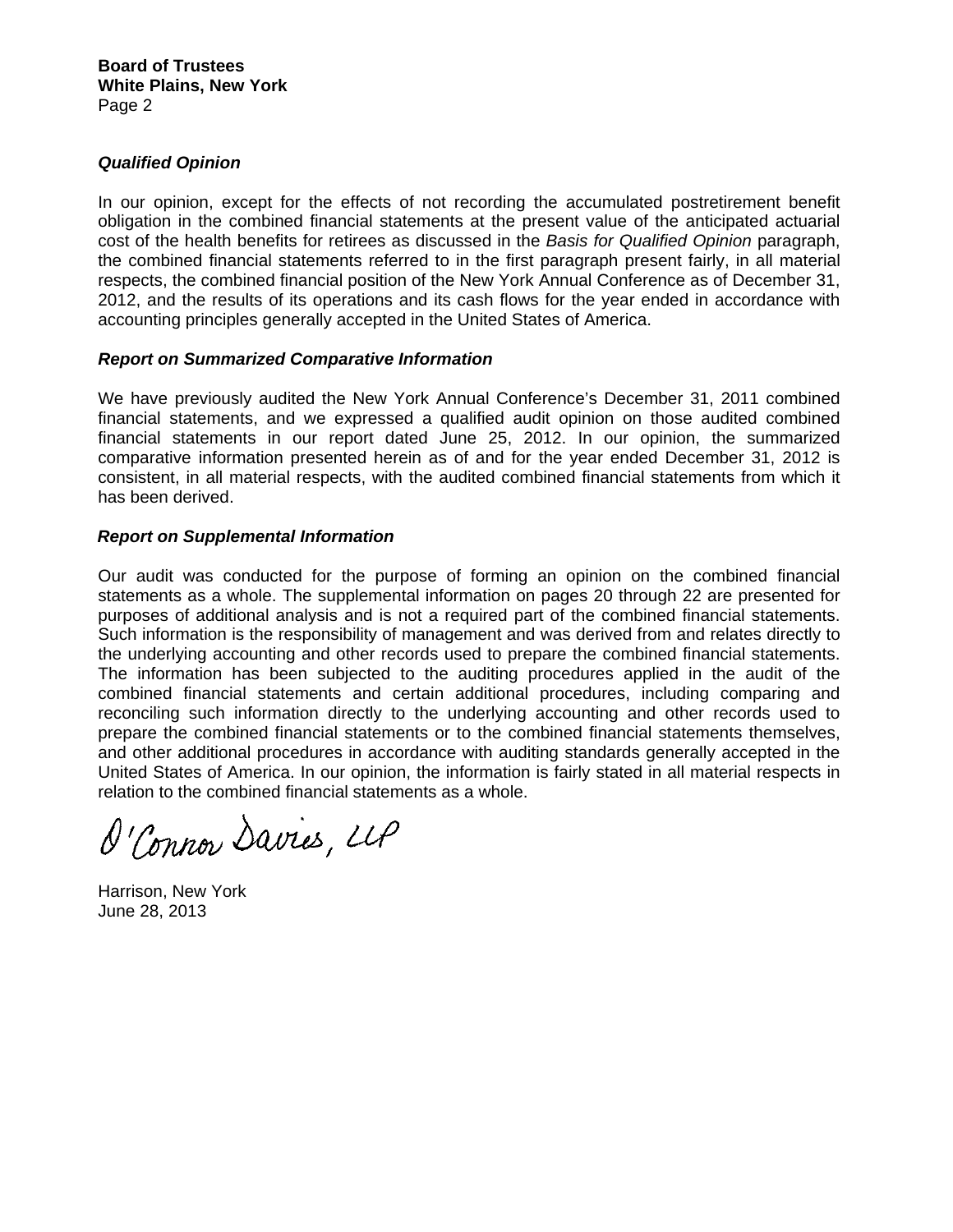# Combined Statements of Financial Position December 31, 2012 (with comparative amounts for 2011)

|                                                        |     | 2012         | 2011            |
|--------------------------------------------------------|-----|--------------|-----------------|
| <b>ASSETS</b>                                          |     |              |                 |
| Cash and cash equivalents                              | \$  | 1,903,301    | \$<br>2,807,636 |
| Investments                                            |     | 4,045,462    | 3,735,417       |
| Church apportionments receivable                       |     | 787,428      | 992,019         |
| Accounts receivable, net                               |     | 293,197      | 373,148         |
| Parish development loans receivable, net               |     | 1,182,012    | 1,106,063       |
| Prepaid expenses and other assets                      |     | 94,333       | 90,342          |
| Custodial funds held                                   |     | 265,185      | 36,401          |
| Property and equipment, net                            |     | 5,898,318    | 5,956,444       |
| Deferred financing costs, net                          |     | 22,270       |                 |
|                                                        | \$. | 14,491,506   | \$15,097,470    |
| <b>LIABILITIES AND NET ASSETS</b>                      |     |              |                 |
| Liabilities                                            |     |              |                 |
| Church apportionments designated for future periods    | \$  | 90,776       | \$<br>84,618    |
| Borrowings under line of credit                        |     |              | 320,304         |
| Accounts payable and accrued expenses                  |     | 839,426      | 1,879,243       |
| Deferred revenue                                       |     | 19,785       | 9,330           |
| Loan payable - Conference Board of Pensions and Health |     |              |                 |
| <b>Benefits</b>                                        |     | 369,917      | 379,917         |
| Loan payable - United Methodist Development Fund       |     | 586,228      | 635,206         |
| Loan payable - Bridgehampton Methodist Church          |     | 63,247       | 76,284          |
| Mortgage payable - Bridgehampton National Bank         |     | 1,085,965    |                 |
| Custodial funds held                                   |     | 265,185      | 36,401          |
| <b>Total Liabilities</b>                               |     | 3,320,529    | 3,421,303       |
| <b>Net Assets</b>                                      |     |              |                 |
| Unrestricted                                           |     | 7,477,519    | 7,453,733       |
| Temporarily restricted                                 |     | 2,966,509    | 3,495,485       |
| Permanently restricted                                 |     | 726,949      | 726,949         |
| <b>Total Net Assets</b>                                |     | 11,170,977   | 11,676,167      |
|                                                        |     | \$14,491,506 | \$15,097,470    |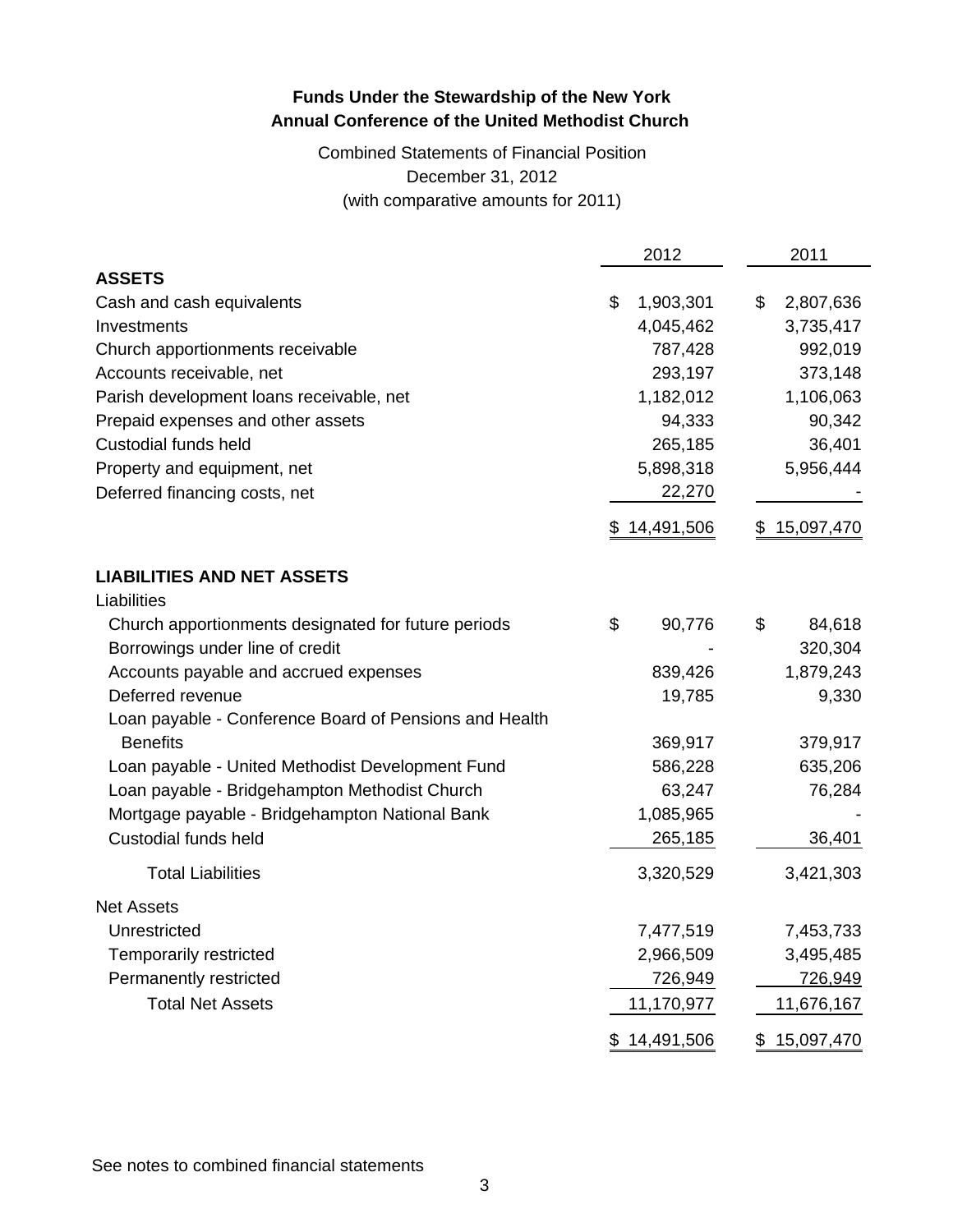Combined Statements of Activities Year Ended December 31, 2012 (with summarized totals for 2011)

|                                       |                 | Temporarily     | Permanently   | 2012            | 2011            |
|---------------------------------------|-----------------|-----------------|---------------|-----------------|-----------------|
|                                       | Unrestricted    | Restricted      | Restricted    | Total           | Total           |
| <b>SUPPORT AND REVENUE</b>            |                 |                 |               |                 |                 |
| Church apportionments                 | \$<br>2,409,291 | \$<br>5,148,980 | \$            | \$<br>7,558,271 | \$<br>8,025,750 |
| Designated benevolences               |                 | 579,724         |               | 579,724         | 1,130,016       |
| Other contributed benevolences        | 1,748           | 42,349          |               | 44,097          | 246,233         |
| Fees and reimbursements               | 299,547         |                 |               | 299,547         | 298,150         |
| Grants and contributions              | 567,567         |                 |               | 567,567         | 858,917         |
| Retreat                               | 835,396         |                 |               | 835,396         | 1,049,763       |
| Program fees                          | 430,694         |                 |               | 430,694         | 335,532         |
| Food and linen service                | 257,737         |                 |               | 257,737         | 242,680         |
| Store sales                           | 13,466          |                 |               | 13,466          | 15,439          |
| Investment return                     | 42,708          | 93,782          |               | 136,490         | 242,286         |
| Interest on revolving loans           | 77,729          |                 |               | 77,729          | 324,461         |
| Interest                              | 214             | 76              |               | 290             | 307             |
| Other revenue                         | 20,315          |                 |               | 20,315          | 218,623         |
| Net assets released from restrictions | 6,393,887       | (6, 393, 887)   |               |                 |                 |
| <b>Total Support and Revenue</b>      | 11,350,299      | (528, 976)      |               | 10,821,323      | 12,988,157      |
| <b>EXPENSES</b>                       |                 |                 |               |                 |                 |
| Program                               | 6,761,555       |                 |               | 6,761,555       | 7,595,910       |
| Campsite                              |                 |                 |               |                 |                 |
| Quinipet                              | 1,366,241       |                 |               | 1,366,241       | 1,384,963       |
| Epworth                               | 433,975         |                 |               | 433,975         | 309,897         |
| Kingswood                             | 95,384          |                 |               | 95,384          | 114,618         |
| Capital campaign                      | 2,872           |                 |               | 2,872           | 2,366           |
| Management and general                | 2,666,486       |                 |               | 2,666,486       | 2,278,497       |
| <b>Total Expenses</b>                 | 11,326,513      |                 |               | 11,326,513      | 11,686,251      |
| Change in Net Assets                  | 23,786          | (528, 976)      |               | (505, 190)      | 1,301,906       |
| <b>NET ASSETS</b>                     |                 |                 |               |                 |                 |
| Beginning of year                     | 7,453,733       | 3,495,485       | 726,949       | 11,676,167      | 10,374,261      |
| End of year                           | 7,477,519<br>\$ | 2,966,509<br>S. | \$<br>726,949 | \$11,170,977    | \$11,676,167    |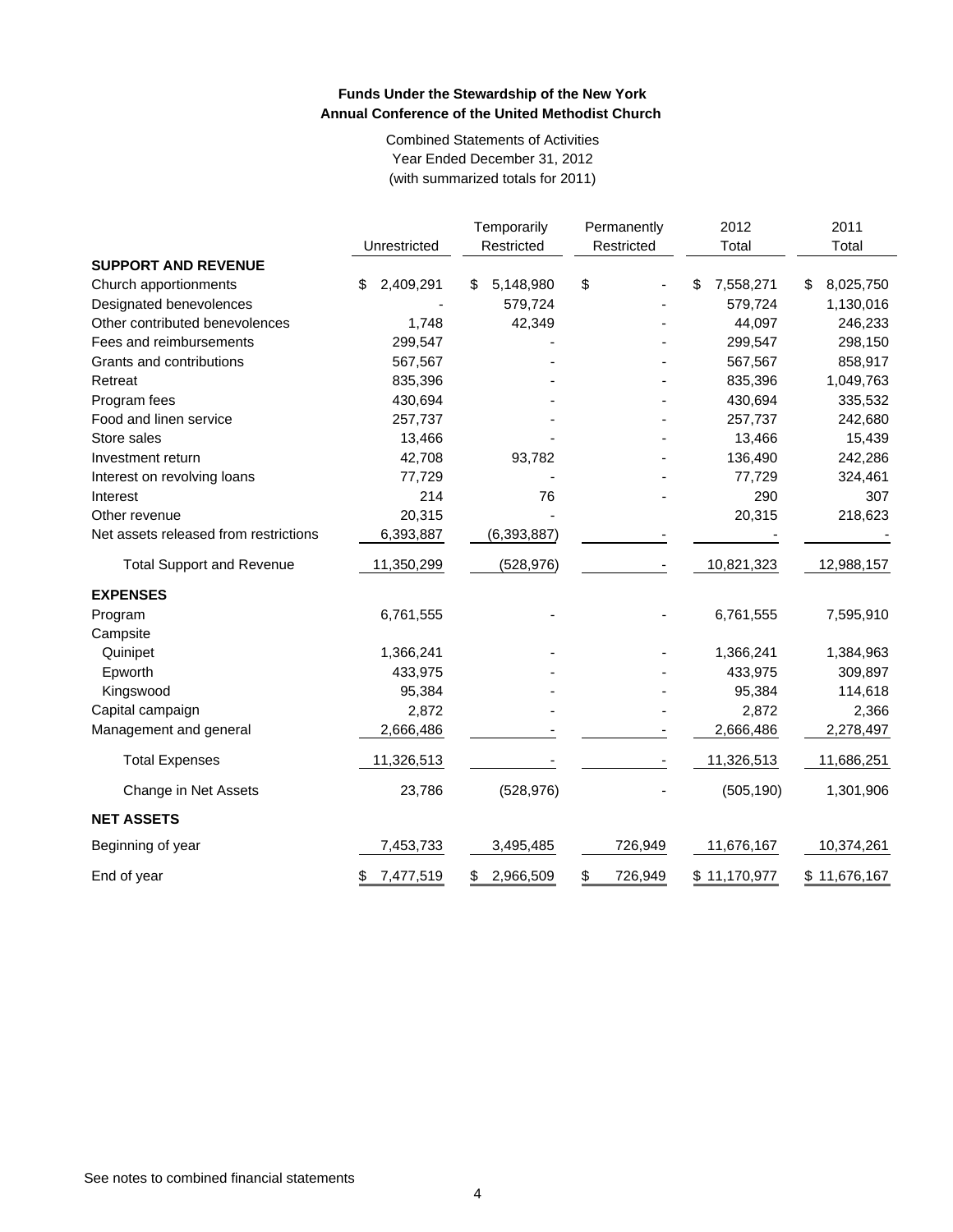Combined Statements of Cash Flows Year Ended December 31, 2012 (with comparative amounts for 2011)

|                                                          | 2012             | 2011            |
|----------------------------------------------------------|------------------|-----------------|
| <b>CASH FLOWS FROM OPERATING ACTIVITIES</b>              |                  |                 |
| Change in net assets                                     | \$<br>(505, 190) | \$<br>1,301,906 |
| Adjustment to reconcile change in net assets to net cash |                  |                 |
| from operating activities                                |                  |                 |
| Realized and unrealized (gains) losses on investments    | (70, 475)        | 42,753          |
| Depreciation                                             | 275,982          | 191,319         |
| Amortization                                             | 1,238            |                 |
| (Recovery) provision for bad debts                       | (112, 423)       | 1,068,564       |
| Net change in operating assets and liabilities           |                  |                 |
| Church apportionments receivable                         | 204,591          | 427,370         |
| Accounts receivable                                      | 171,907          | (826, 891)      |
| Parish development loans receivable                      | (55, 482)        | (482, 655)      |
| Prepaid expenses and other assets                        | (3,991)          | (48,989)        |
| Accounts payable and accrued expenses                    | (1,039,817)      | 258,193         |
| Deferred revenue                                         | 10,455           | (68, 175)       |
| Church apportionments designated for future periods      | 6,158            | 18,350          |
| Net Cash from Operating Activities                       | (1, 117, 047)    | 1,881,745       |
| <b>CASH FLOWS FROM INVESTING ACTIVITIES</b>              |                  |                 |
| Proceeds from sale of investments                        | 548,011          | 1,473,706       |
| Purchase of investments                                  | (787, 582)       | (1,381,416)     |
| Property and equipment acquisitions                      | (217, 856)       | (386, 654)      |
| Net Cash from Investing Activities                       | (457,427)        | (294, 364)      |
| <b>CASH FLOWS FROM FINANCING ACTIVITIES</b>              |                  |                 |
| (Repayment) advances of line of credit                   | (320, 304)       | 20,046          |
| Repayment of loans payable                               | (72, 015)        | (86, 307)       |
| Mortgage payable proceeds                                | 1,085,965        |                 |
| Deferred financing costs incurred                        | (23, 507)        |                 |
| Net Cash from Financing Activities                       | 670,139          | (66, 261)       |
| Net Change in Cash and Cash Equivalents                  | (904, 335)       | 1,521,120       |
| <b>CASH AND CASH EQUIVALENTS</b>                         |                  |                 |
| Beginning of year                                        | 2,807,636        | 1,286,516       |
| End of year                                              | 1,903,301        | \$<br>2,807,636 |
| SUPPLEMENTAL CASH FLOW INFORMATION                       |                  |                 |
| Cash paid for interest                                   | \$<br>59,834     | \$<br>70,870    |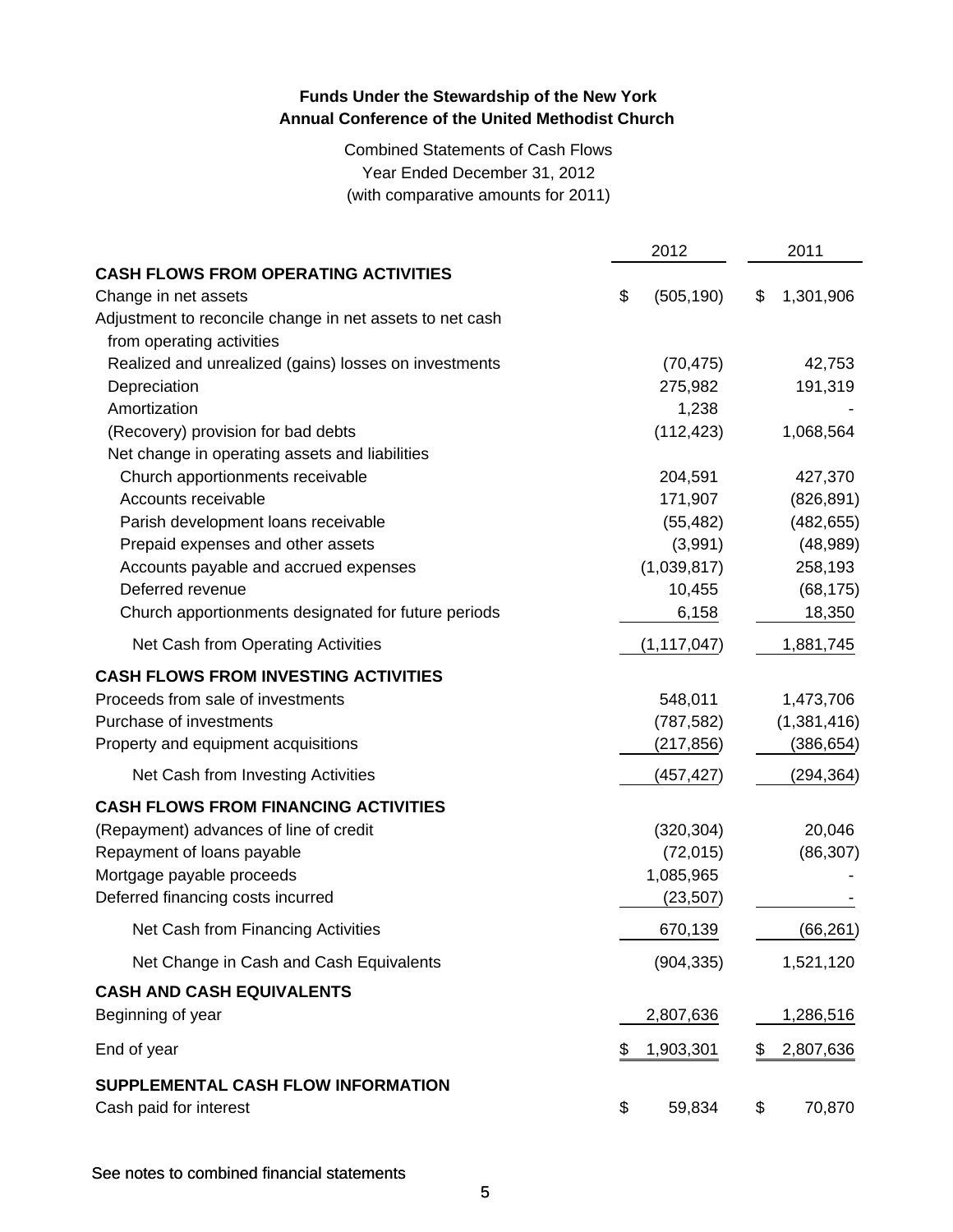#### Notes to Combined Financial Statements December 31, 2012

#### **1. Organization**

The New York Annual Conference of the United Methodist Church (the "New York Annual Conference") is one of fifty-nine annual conferences of the United Methodist Church in the United States of America. Annual conferences provide regional administrative governance of and support for individual United Methodist churches that are members of the conference.

The New York Annual Conference includes all churches in the Metropolitan New York area, Long Island, the Hudson Valley, the lower Catskill Mountains and the western half of the State of Connecticut. The Conference Council on Finance and Administration ("CCFA") consists of representative clergy and lay staff who are responsible for administering the financial affairs of the New York Annual Conference and includes only those funds under the stewardship of that body.

The CCFA derives substantially all of its support and revenue from the New York Annual Conference's local churches. Expenses consist primarily of clergy support; the New York Annual Conference apportionments to the General Church located in Nashville, Tennessee; support for religious and charitable programs; support for missions and church ministries; and management and financial administration of the New York Annual Conference.

CCFA administers the apportionment (revenue sharing) function among the local churches. CCFA also supports local churches by the collection and timely remittance of amounts invoiced for pension and health benefits. CCFA administers workers compensation insurance and other insurance programs and provides services for other New York Annual Conference and Methodist entities.

The Camping & Retreat Ministry of The New York Annual Conference of the United Methodist Church (the "Camping Ministry"), is a program of the United Methodist Church established for the purpose of providing experiences which shape and expand the Christian commitment of persons of all ages, empowering them to live the truth of the Gospel in their daily lives. The Ministry maintains three camps known as Quinipet, Epworth and Kingswood, all located in New York State.

The Episcopal Office of the New York Annual Conference of the United Methodist Church (the "Episcopal Office"), provides support to the resident Bishop of the New York Annual Conference. The Episcopal Office receives, prioritizes and prepares communications for the Bishop's attention and response, and maintains pastoral records used for assignment of clergy and management of the New York Annual Conference. Additionally, the Episcopal Office arranges and/or prepares for meetings and other gatherings that the Bishop leads or attends.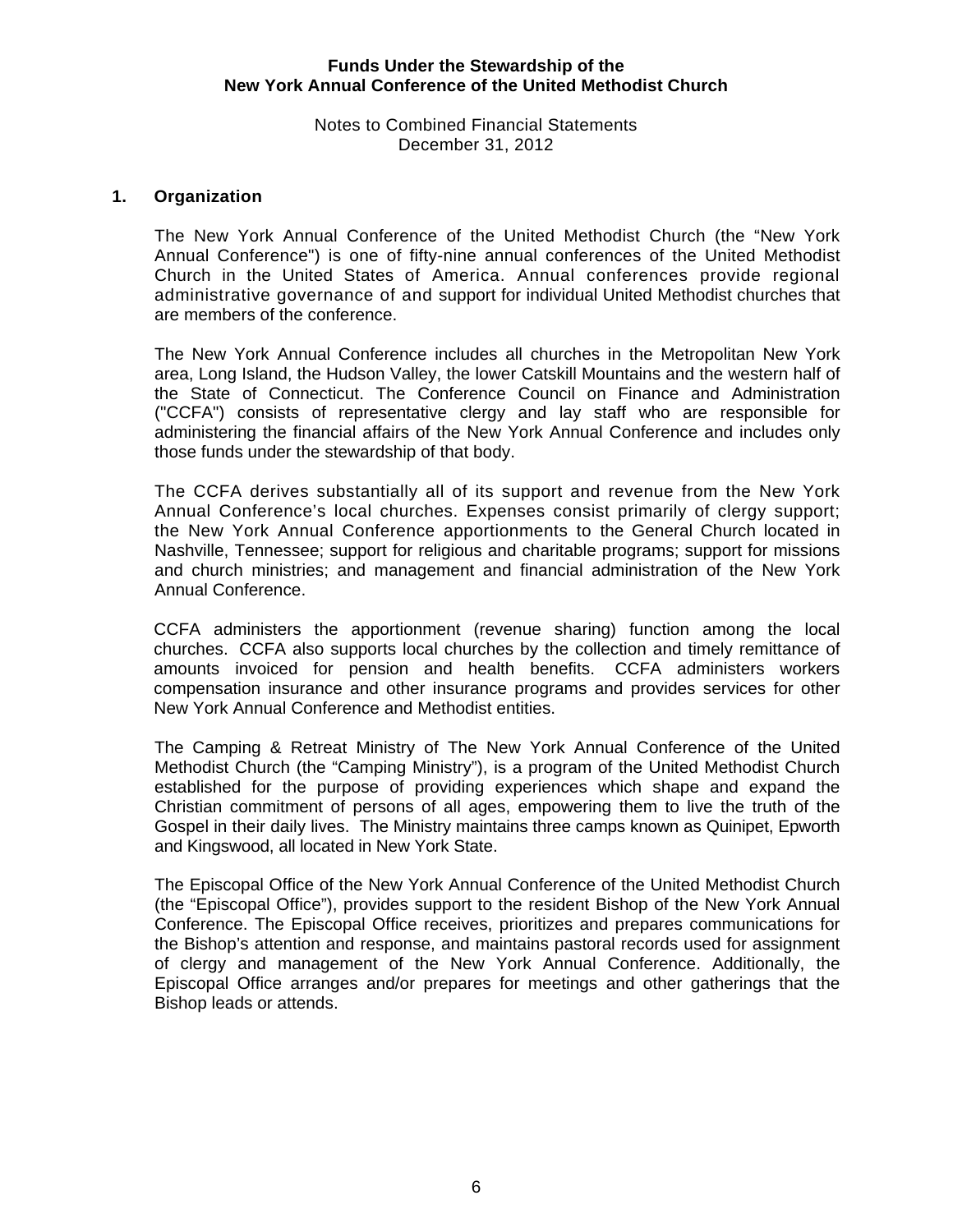Notes to Combined Financial Statements December 31, 2012

### **1. Nature of Organization** *(continued)*

The Board of Trustees of the New York Annual Conference of the United Methodist Church (the "Board of Trustees") receives, collects and holds in trust, for the benefit of the New York Annual Conference and its agencies, donations, bequests and devises of any kind or character, real or personal, that may be given, devised, bequeathed, or conveyed to the Board of Trustees or to the New York Annual Conference and its agencies for any benevolent, charitable, or religious purpose, and administers the same, and the income therefrom, in accordance with the directions of the donor, trustor, or testator, and in the interest of the church, society, institution, or agency contemplated by such donor, trustor, or testator, under the direction of the New York Annual Conference. In addition, the Board of Trustees is responsible for administering the legal, insurance and property matters which affect the New York Annual Conference.

#### **2. Summary of Significant Accounting Policies**

#### *Principles of Combination*

The combined financial statements of the Funds Under the Stewardship of the New York Annual Conference of the United Methodist Church includes the accounts of CCFA, the Board of Trustees, the Camping Ministry and the Episcopal Office all of which are under common management. Intercompany transactions including administrative services such as finance, human resources and payroll and related receivable and payables have been eliminated.

#### *Use of Estimates*

The accompanying combined financial statements have been prepared in accordance with accounting principles generally accepted in the United States of America ("U.S. GAAP"), which requires management to make estimates and assumptions that affect the reported amounts of assets and liabilities, the disclosure of contingent assets and liabilities at the date of the combined financial statements and the reported amounts of revenue and expenses during the combined reporting period. Actual results could differ from those estimates.

#### *Financial Statement Presentation*

 Net assets are classified based on the existence or absence of donor-imposed restrictions. Accordingly, net assets of the New York Annual Conference and the changes therein are classified and reported as unrestricted net assets, temporarily restricted net assets and permanently restricted net assets.

#### *Cash and Cash Equivalents*

For purposes of the combined statements of financial position and cash flows, the New York Annual Conference considers all highly liquid debt instruments with a maturity at time of purchase, of three months or less, to be cash equivalents.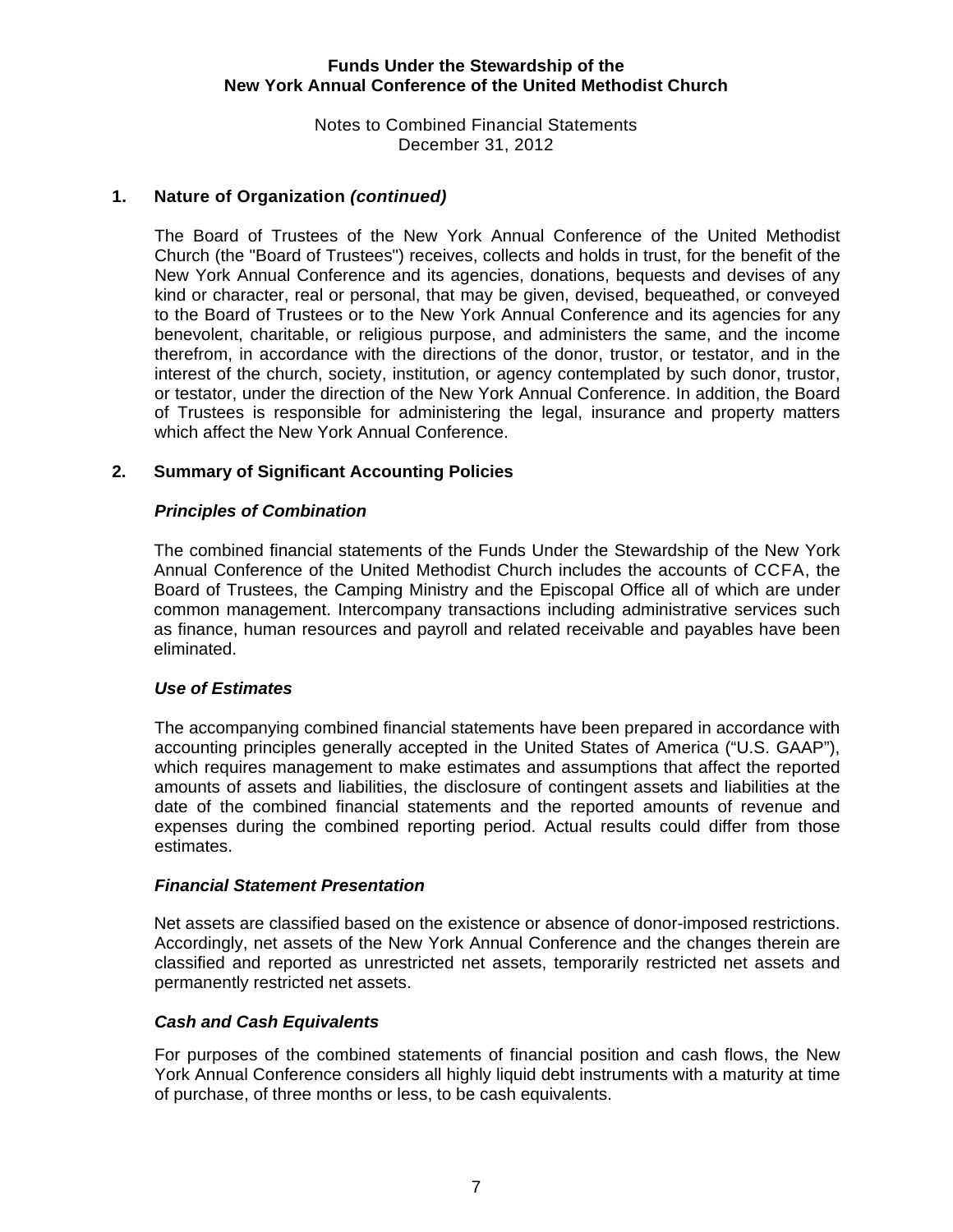Notes to Combined Financial Statements December 31, 2012

#### **2. Summary of Significant Accounting Policies** *(continued)*

#### *Allowance for Accounts and Apportionments Receivable*

An allowance for accounts and apportionments receivable is estimated based on a combination of write-off history, aging analysis and any specific known troubled accounts. The allowance for accounts receivable approximated \$273,000 at December 31, 2012. Management has concluded that no allowance for apportionments is required.

#### *Fair Value of Financial Instruments*

 The New York Annual Conference follows U.S. GAAP guidance on *Fair Value Measurements* which defines fair value and establishes a fair value hierarchy organized into three levels based upon the input assumptions used in pricing assets. Level 1 inputs have the highest reliability and are related to assets with unadjusted quoted prices in active markets. Level 2 inputs relate to assets with other than quoted prices in active markets which may include quoted prices for similar assets or liabilities or other inputs which can be corroborated by observable market data. Level 3 inputs are unobservable inputs and are used to the extent that observable inputs do not exist.

#### *Investments Valuation*

Investments are carried at fair value.

#### *Investment Income Recognition*

Purchases and sales of securities are recorded on a trade-date basis. Interest income is recorded on the accrual basis and dividends are recorded on the ex-dividend date. Realized and unrealized gains and losses are included in the determination of change in net assets.

#### *Property and Equipment*

Property and equipment is stated at cost, less accumulated depreciation. Donated assets are capitalized at their fair value at the time of the donation. Maintenance, routine repairs and minor replacements are charged to operations as incurred, while those improvements which materially extend the lives of the assets are capitalized. Depreciation is recognized using the straight-line method over the estimated useful lives of such assets as follows:

| <b>Building</b>              | 50 years  |
|------------------------------|-----------|
| <b>Building improvements</b> | 15 years  |
| Furniture and equipment      | 3-7 years |

#### *Capitalized Costs*

The New York Annual Conference capitalizes certain costs incurred in connection with improvements of its conference center and camps located in New York. Upon completion of the project, these costs are reclassified as building improvements and are depreciated over their estimated useful life.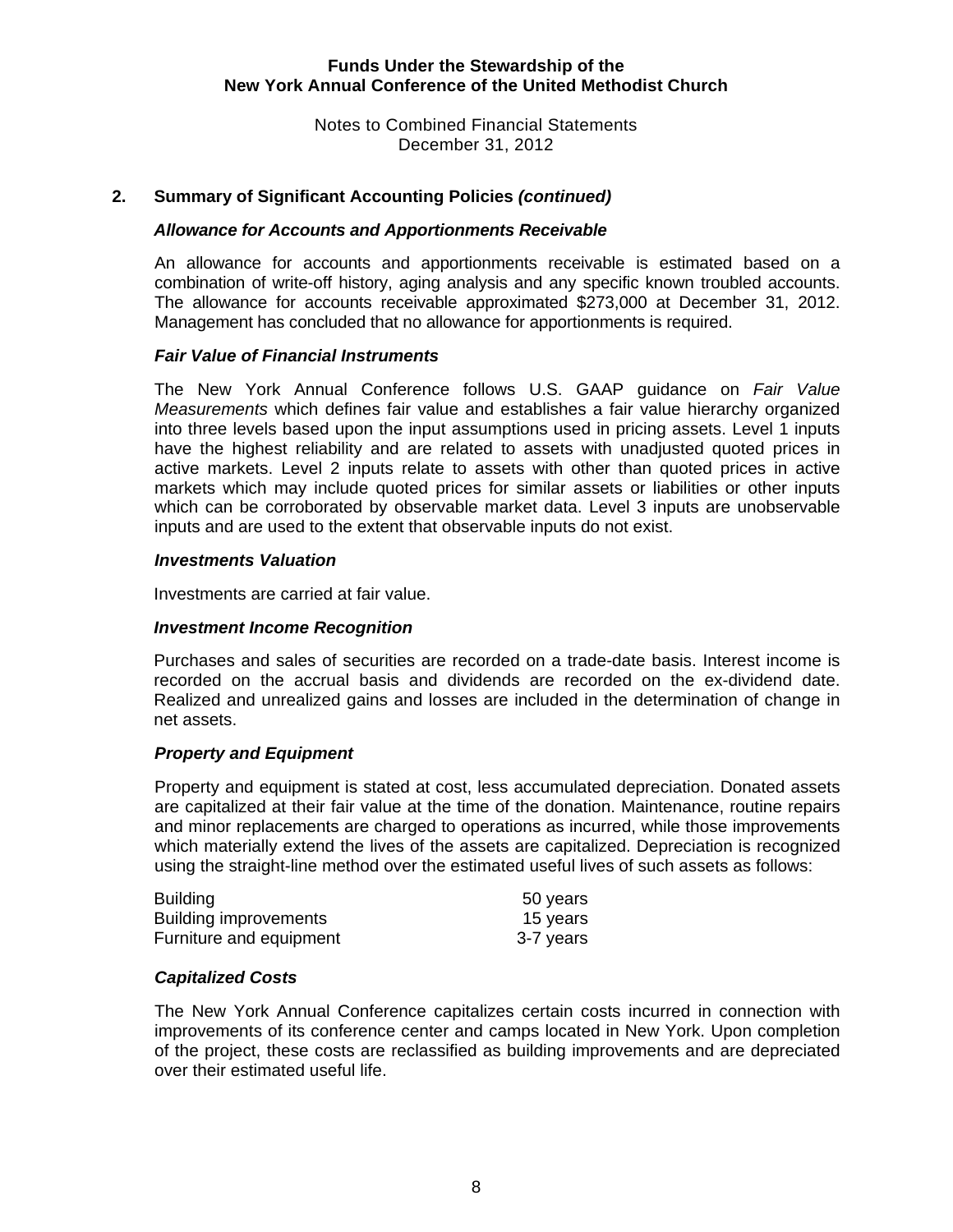Notes to Combined Financial Statements December 31, 2012

### **2. Summary of Significant Accounting Policies** *(continued)*

#### *Revenue Recognition*

The New York Annual Conference recognizes as revenue, all amounts received during the year from churches under apportionment and those amounts received through an annually determined date in January of the following year which are designated by the remitting churches for the prior year's apportionment. Amounts recognized as revenue, but received after December 31 are recorded as church apportionments receivable.

#### *Apportionments, Contributions and Benevolences*

Church apportionments, contributions and benevolences are recorded as temporarily restricted net assets and revenue and support if they are received with donor imposed stipulations that limit their use. Donor restrictions expire by either the passage of stipulated time or the accomplishment of the stated purpose. When a restriction expires, temporarily restricted net assets are reclassified to unrestricted net assets and reported in the combined statement of activities as net assets released from restrictions. Permanently restricted contributions are those funds whose use is limited by donor imposed restrictions that neither expire by the passage of time nor can be fulfilled or otherwise removed by actions of the New York Annual Conference.

#### *In-kind Support*

A number of clergy and laity of the New York Annual Conference have contributed significant amounts of their time to the affairs of the New York Annual Conference, however, these services have not been reflected in the combined financial statements as they do not meet the U.S. GAAP criteria for recognition.

#### *Accounting for Uncertainty in Income Taxes*

The New York Annual Conference recognizes the effect of income tax positions only if those positions are more likely than not to be sustained. Management has determined that the New York Annual Conference had no uncertain tax positions that would require financial statement recognition or disclosure. The New York Annual Conference is no longer subject to examinations by applicable taxing jurisdictions for periods prior to December 31, 2009.

#### *Endowment*

On September 17, 2010, New York State adopted the New York Prudent Management of Institutional Funds Act ("NYPMIFA"). NYPMIFA includes provisions that differ from previous law, including the elimination of the historic dollar value rule with respect to endowment spending (except with respect to any endowment fund for which dollar value rule has been expressly elected by the donor), establishment of new standards governing the expenditure and modification of restrictions on endowment funds, and revision of the prudence standard for the management and investment of endowment funds. In accordance with the adoption of NYPMIFA, the New York Annual Conference reviewed all of its endowment funds and determined that a net asset reclassification was not necessary upon adoption in 2010.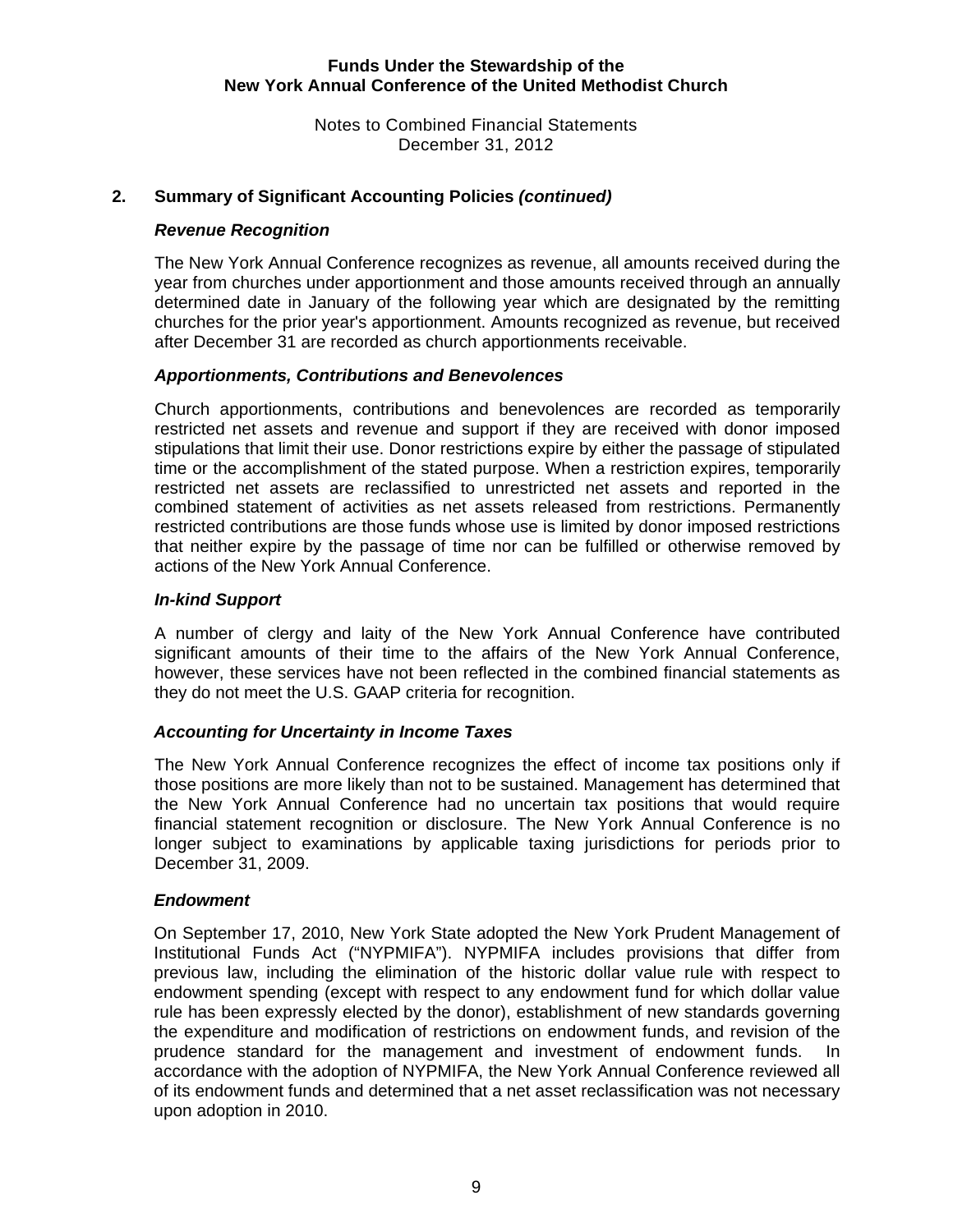Notes to Combined Financial Statements December 31, 2012

### **2. Summary of Significant Accounting Policies** *(continued)*

#### *Subsequent Events Evaluation by Management*

Management has evaluated subsequent events for disclosure and/or recognition in the combined financial statements through the date that the combined financial statements were available to be issued, which date is June 28, 2013.

#### **3. Postretirement Health Benefits**

CCFA, acting as the fiduciary for health benefits provided by the New York Annual Conference to retired clergy, has not recognized a liability for its postretirement health benefits plan.

The New York Annual Conference has been providing medical and health benefits to retired ministers and others. The requirement to provide postretirement medical and health benefits has not been established in a formal plan; however, these benefits have routinely been provided to retirees and partially funded through the New York Annual Conference's assessed church apportionments and are administered by CCFA. The New York Annual Conference has not recognized the medical and health benefits to retired clergy as a legal obligation does not exist.

Generally accepted accounting principles require that the accumulated postretirement benefit obligation be recorded in the combined financial statements at the present value of the anticipated actuarial cost of health benefits for retirees.

The General Board of Pension and Health Benefits of the United Methodist Church (the "General Board") obtained an actuarial valuation of the New York Annual Conference's retiree benefits as of December 31, 2012. The valuation of the New York Conference's accumulated postretirement benefit obligation as of December 31, 2012 was \$22,038,904. The accumulated postretirement benefit obligation is the portion of the expected postretirement benefit obligation attributed to retirees past service.

### **4. Parish Development Loans Receivable, Net**

The Parish Development Commission (a committee of the New York Annual Conference) provides unsecured financing to its member churches and New York Annual Conference entities for improvements and major repairs from a revolving loan fund. The loans are made at interest rates determined by the Parish Development Committee which range from 4% to 8%.

Loan principal and interest repayments are deposited back into the revolving loan fund to fund future loans and grants. The New York Annual Conference annually reviews the collectibility of loans outstanding and adjusts the allowance for doubtful accounts accordingly. As of December 31, 2012, the allowance for doubtful accounts approximated \$591,000.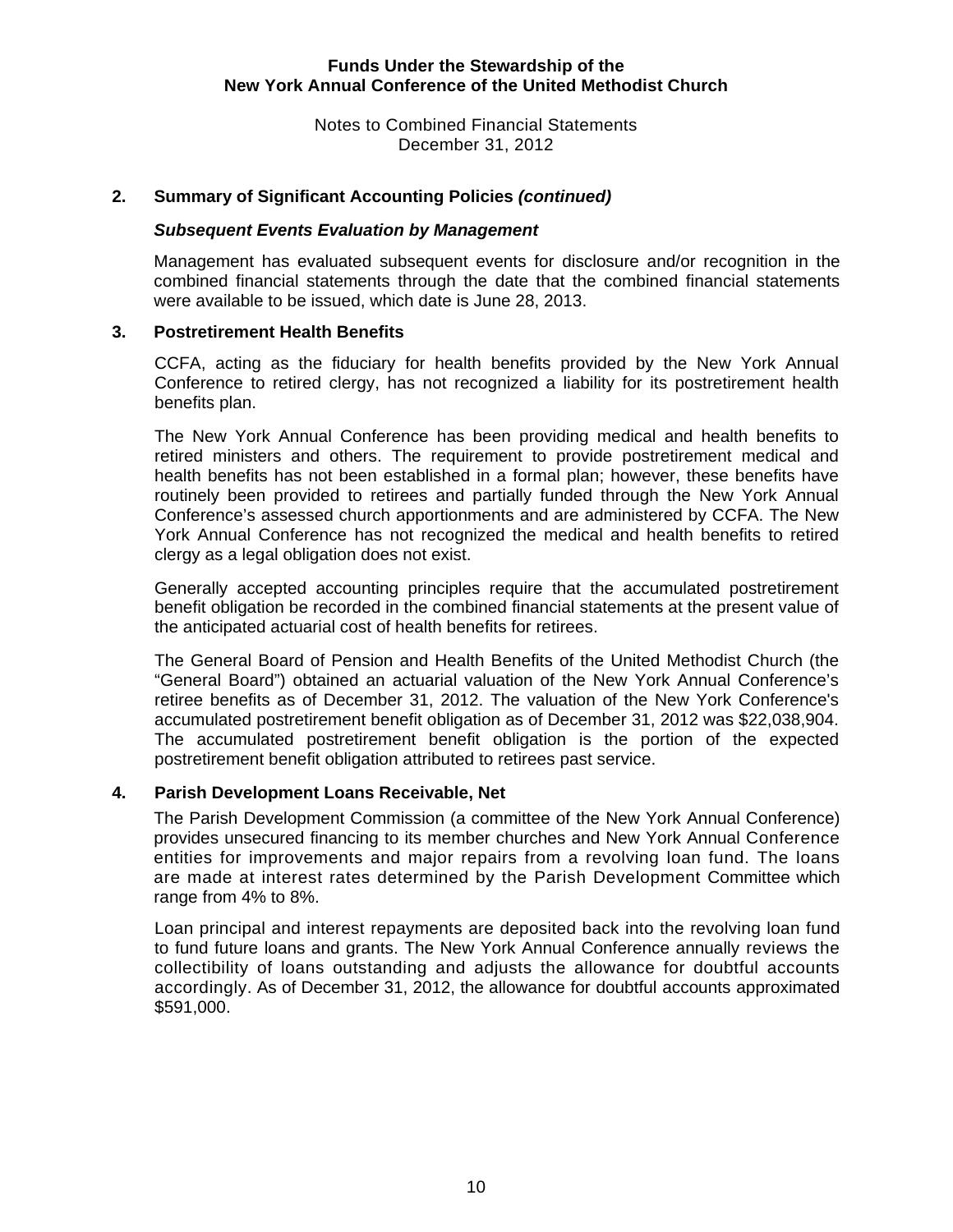Notes to Combined Financial Statements December 31, 2012

#### **5. Endowment, Investments and Investment Return**

#### *Interpretation of Law*

Consistent with its interpretation of NYPMIFA, the New York Annual Conference classified as permanently restricted net assets (a) the original value of gifts donated to the permanent endowment, (b) the original value of subsequent gifts to the permanent endowment, and (c) accumulations to the permanent endowment made in accordance with the direction of the applicable donor gift instrument at the time the accumulation is added to the fund. The remaining portion of the donor restricted endowment fund that is not classified in permanently restricted net assets is classified as temporarily restricted net assets until those amounts are appropriated for expenditure by The New York Annual Conference in a manner consistent with the standard of prudence prescribed by NYPMIFA.

#### *Return Objectives and Risk Parameters*

The New York Annual Conference maintains various donor-restricted endowment funds and Board designated endowment funds whose purpose is to provide long term support for its programs and facilities. The New York Annual Conference's has adopted investment and spending policies for endowment assets that attempt to provide a predictable stream of funding to programs supported by its endowment, while attempting to maintain purchasing power of the endowment assets.

The New York Annual Conference utilizes a total return investment approach with its asset allocation diversified over multiple asset classes and sub classes. The overall investment objective of the New York Annual Conference's donor-restricted endowment funds and Board designated endowment funds (collectively, the "Endowment") is to provide the greatest level of support for operating expenses and capital maintenance of the New York Annual Conference consistent with the preservation of purchasing power of the Endowment. To balance the current and future needs for operating and maintenance support, the New York Annual Conference seeks to maintain or enhance the real (inflationadjusted) purchasing power of the Endowment, net of payments pursuant to the spending policy described below. This objective leads to a fixed income and equity-oriented investment strategy, which in turn implies that the total market value and amount available to support the New York Annual Conference's operations will likely fluctuate from year to year. The New York Annual Conference's investment performance objective is to attain, over a majority of market cycles, an annualized real total return, net of fees, of at least 5% per annum.

### *Spending Rate Methods*

The New York Annual Conference has adopted a policy of annually expending amounts from its Endowment to support current operations based on five percent of a three-year quarterly average fair value of investments held. In addition, with the approval of its Trustees, the New York Annual Conference may use Board designated endowment funds for operating purposes.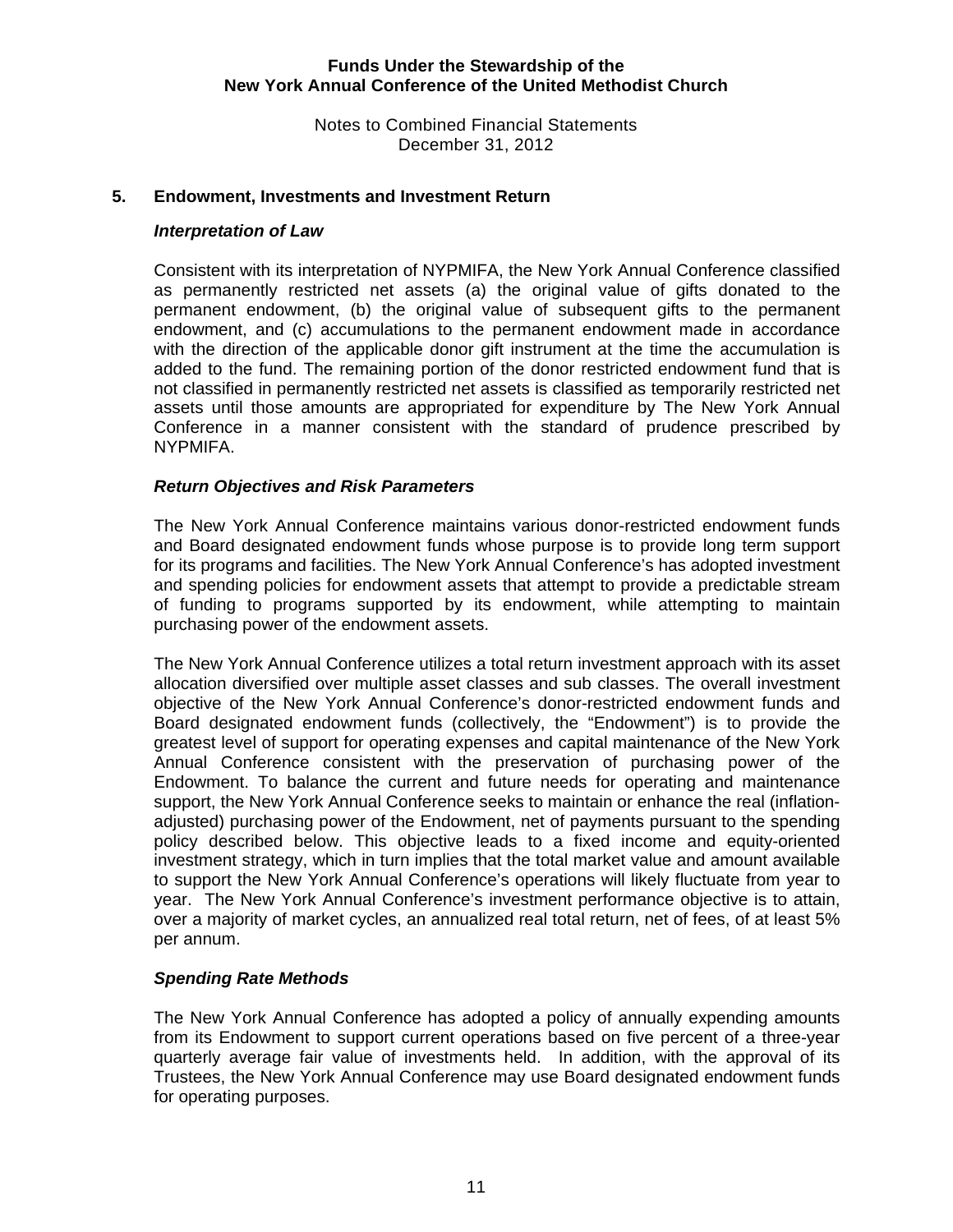Notes to Combined Financial Statements December 31, 2012

#### **5. Investments and Investment Return** *(continued)*

If permanently restricted endowment funds have experienced losses below the permanently restricted amount of such funds due to market fluctuations, U.S. GAAP requires that such excess losses be absorbed by the unrestricted net assets of the New York Annual Conference and that future gains be allocated to unrestricted net assets until such losses have been restored. The New York Annual Conference's donor restricted endowment funds have not experienced any losses during 2012.

The following is a reconciliation of the activity in the investments:

|                             | Unrestricted  | Temporarily<br>Restricted | Permanently<br>Restricted |     | Total     |
|-----------------------------|---------------|---------------------------|---------------------------|-----|-----------|
|                             |               |                           |                           |     |           |
| Balance, January 1, 2012    | \$<br>966,358 | \$2,042,110               | \$<br>726,949             | \$. | 3,735,417 |
| Transfers in/(out)          | 948,191       | (634, 781)                |                           |     | 313,410   |
| Contributions               | 366,588       |                           |                           |     | 366,588   |
| Investment income, net      | 20,027        | 45,988                    |                           |     | 66,015    |
| Capital appreciation        | 22,681        | 47,794                    |                           |     | 70,475    |
| Appropriations for programs | (370, 059)    | (136, 384)                |                           |     | (506,443) |
| Balance, December 31, 2012  | \$1,953,786   | 1,364,727<br>\$           | \$<br>726,949             | \$  | 4,045,462 |
| Comprised of the Following  |               |                           |                           |     |           |
| Donor restricted funds      | \$            | \$1,364,727               | \$<br>726,949             | \$. | 2,091,676 |
| Board designated funds      | 1,953,786     |                           |                           |     | 1,953,786 |
|                             |               |                           |                           |     | 4,045,462 |

The following are major categories of investments measured and categorized by the fair value hierarchy at fair value at December 31, 2012:

|                      |    | Level 1 | Level 2     | Total       |
|----------------------|----|---------|-------------|-------------|
| Money market fund    | \$ | 62,725  | S           | 62,725<br>S |
| Equity fund          |    |         | 581,610     | 581,610     |
| <b>Balanced fund</b> |    |         | 2,447,084   | 2,447,084   |
| Bond fund            |    |         | 485,236     | 485,236     |
| Mixed asset fund     |    |         | 468,807     | 468,807     |
| Total Investments at |    |         |             |             |
| <b>Fair Value</b>    | S. | 62,725  | \$3,982,737 | 4,045,462   |

Investment return consists of the following for the year ended December 31, 2012:

| Interest and dividends            | 107,576   |
|-----------------------------------|-----------|
| Net realized and unrealized gains | 70.475    |
| Investment fees                   | (41, 561) |
| <b>Total Investment Return</b>    | 136,490   |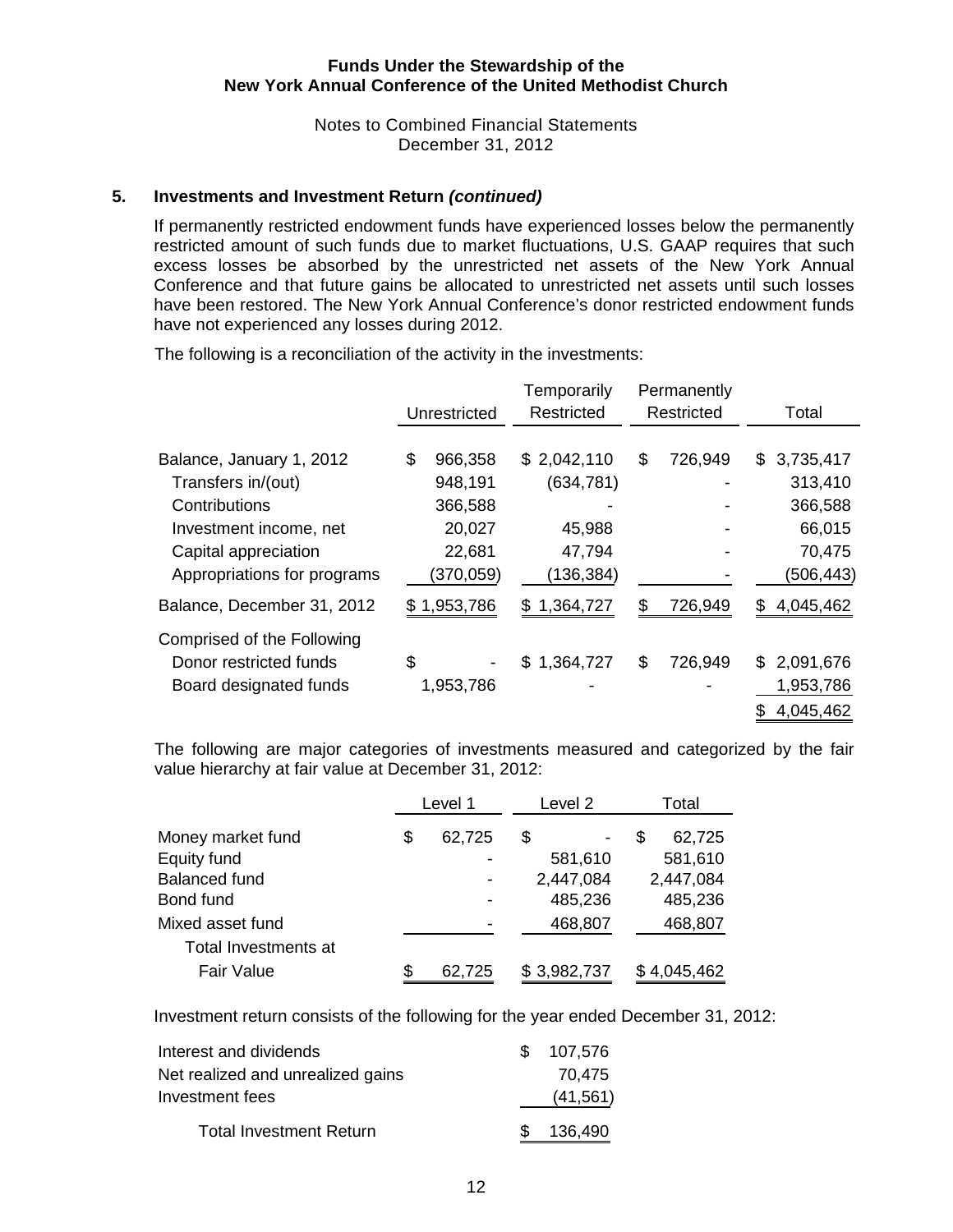Notes to Combined Financial Statements December 31, 2012

#### **6. Property and Equipment, Net**

Property and equipment, net consists of the following at December 31, 2012:

|                              | <b>CCFA</b> | Board of<br>Trustees | Camping<br>Ministry | Episcopal<br>Office | Total       |
|------------------------------|-------------|----------------------|---------------------|---------------------|-------------|
| <b>Buildings</b>             | \$          | \$                   | \$1,137,457         | \$                  | \$1,137,457 |
| <b>Building improvements</b> |             | 507,150              | 827,272             |                     | 1,334,422   |
| District parsonages          |             | 1,020,986            |                     |                     | 1,020,986   |
| Episcopal residence          |             | 368,590              |                     |                     | 368,590     |
| Conference center            |             | 3,521,363            |                     |                     | 3,521,363   |
| Vehicles                     |             |                      | 110,300             | $\blacksquare$      | 110,300     |
| Land improvements            |             |                      | 306,000             |                     | 306,000     |
| Camp property                |             | 161,500              |                     |                     | 161,500     |
| Furniture and equipment      | 27,800      |                      | 201,711             | 56,261              | 285,772     |
| Construction in progress     |             |                      | 131,489             |                     | 131,489     |
|                              | 27,800      | 5,579,589            | 2,714,229           | 56,261              | 8,377,879   |
| Accumulated depreciation     | (23, 632)   | (1,879,307)          | (523,109)           | (53, 513)           | (2,479,561) |
|                              | 4,168       | \$3,700,282          | \$2,191,120         | 2,748<br>S          | \$5,898,318 |

### **7. Borrowings Under Line of Credit**

The Camping Ministry had an unsecured \$75,000 line of credit with a bank with interest at 6.5% which matured in April 2012. The Camping Ministry had a second line of credit in the amount of \$250,000 with interest at 5.75% which matured in March 2012. Interest expense for 2012 was \$5,870.

#### **8. Loan Payable – Conference Board of Pensions and Health Benefits**

In 2005 and 2006, the New York Annual Conference borrowed \$389,917 from the Conference Board of Pensions and Health Benefits Fund (an uncombined fund of the New York Annual Conference), to repay ministerial pension plan contributions in arrears at the time. The loan has no specific repayment terms, and the New York Annual Conference has not adopted a plan or designated specific funds to repay the loan which remains outstanding as of December 31, 2012 in the amount of \$369,917.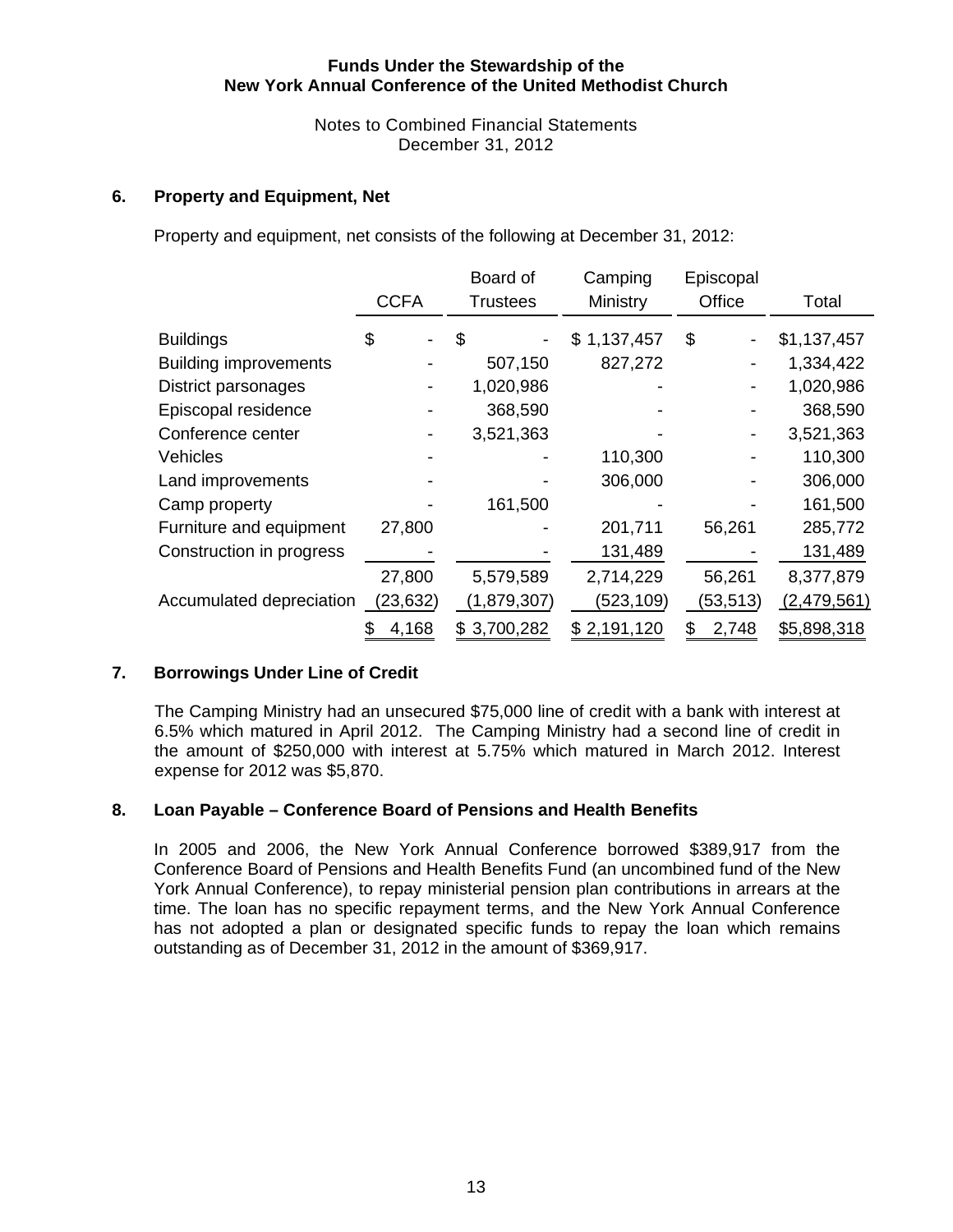Notes to Combined Financial Statements December 31, 2012

#### **9. Loan Payable – United Methodist Development Fund**

In 2001, the Board of Trustees borrowed \$1,000,000 from the United Methodist Development Fund towards the purchase and renovation of a conference center located in White Plains, New York. This loan is secured by the New York Annual Conference's property located at 20 Soundview Avenue, White Plains, New York. In July 2012, the New York Annual Conference renegotiated the terms of this loan reducing the interest rate from 8% to 4.75%. The loan requires monthly payments of principal and interest of \$7,200 through the loan's maturity in January 2021. Interest expense amounted to \$55,098 for 2012. Aggregate maturities of this obligation at December 31, 2012 are due as follows:

| Year                                               | Amount                                               |
|----------------------------------------------------|------------------------------------------------------|
| 2013<br>2014<br>2015<br>2016<br>2017<br>Thereafter | \$<br>60,057<br>62,973<br>66,030<br>69,236<br>72,597 |
|                                                    | 255,335                                              |
|                                                    | 586,228                                              |

#### **10. Loan Payable – Bridgehampton Methodist Church**

In 2010, the Camping Ministry obtained an unsecured construction loan which matures in June 2017 and bears interest annually at 4.00%. The outstanding balance of this loan was \$63,247 as of December 31, 2012. Interest expense for the year ended December 31, 2012 was \$2,990. Subsequent to year end, the remaining outstanding balance was forgiven.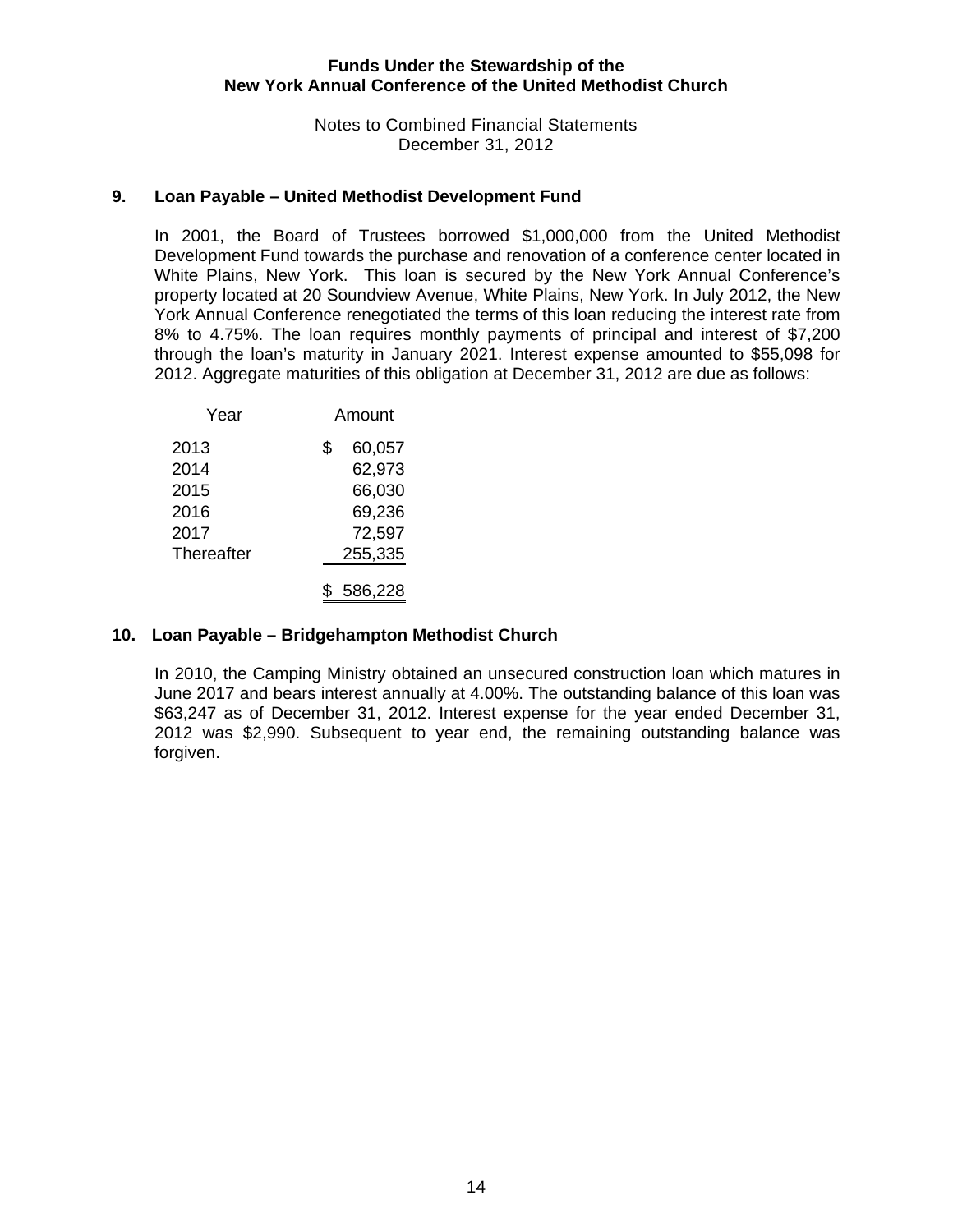Notes to Combined Financial Statements December 31, 2012

# **11. Mortgage Payable – Bridgehampton National Bank**

 In 2012, the New York Annual Conference obtained a \$1,100,000 mortgage loan from the Bridgehampton National Bank (the "Bank"). The mortgage is secured by the Quinipet camp real property. The mortgage is payable in 240 monthly payments of principal and interest on a 25 year amortization schedule, plus one balloon payment on the maturity date of March 26, 2032. Interest on the mortgage is charged at a fixed rate of 6.25% for the first five years of the mortgage. Subsequently, the Bank will adjust the interest rate for each ensuing five year period of the mortgage term to a new fixed interest rate equal to the Federal Home Loan Bank Rate for a five year maturity plus a margin of 2.5%. Interest expense for 2012 was \$51,273. Aggregate maturities of this obligation at December 31, 2012 are due as follows:

| Year       | Amount       |  |
|------------|--------------|--|
|            |              |  |
| 2013       | \$<br>19,763 |  |
| 2014       | 21,035       |  |
| 2015       | 22,388       |  |
| 2016       | 23,828       |  |
| 2017       | 25,360       |  |
| Thereafter | 973,591      |  |
|            | 1,085,965    |  |

#### **12. Custodial Funds**

Custodial Funds represent the Death Benefits Plan Fund and Funds Managed for Others, as well as funds transferred to the New York Annual Conference from churches that have closed in order to pay for expenses and fees on their behalf subsequent to their closing. These funds are valued using Level 1 inputs for the year ended December 31, 2012, and are summarized below:

| Funds held for others, as of January 1, 2012   | 36,401  |
|------------------------------------------------|---------|
| Church closings                                | 228,739 |
| Interest                                       | 45      |
| Funds held for others, as of December 31, 2012 | 265,185 |

#### **13. Retirement Plans**

The New York Annual Conference participates in a multiemployer defined benefit pension plan administered by the General Board that covers substantially all United Methodist clergy. The New York Annual Conference participates in three plans under this multiemployer plan which are 1) Core Defined Benefit Part of the Clergy Retirement Security Program ("CRSP-DB"), 2) the defined benefit portion of Supplement Three to the Clergy Retirement Security Program otherwise known as the Ministerial Pension Plan ("MPP Annuities"), and 3) Supplement One to the Clergy Retirement Security Program ("Pre-1982 Plan"). This multiemployer plan is a non-electing church plan under the Internal Revenue Code Sections 414 (e) and 410 (d) and as such is exempt from the minimum funding requirements of ERISA, the Pension Protection Act of 2006, and Internal Revenue Code Sections 412 and 430 through 436. Accordingly, no funding improvement plan or zoning funding requirements apply.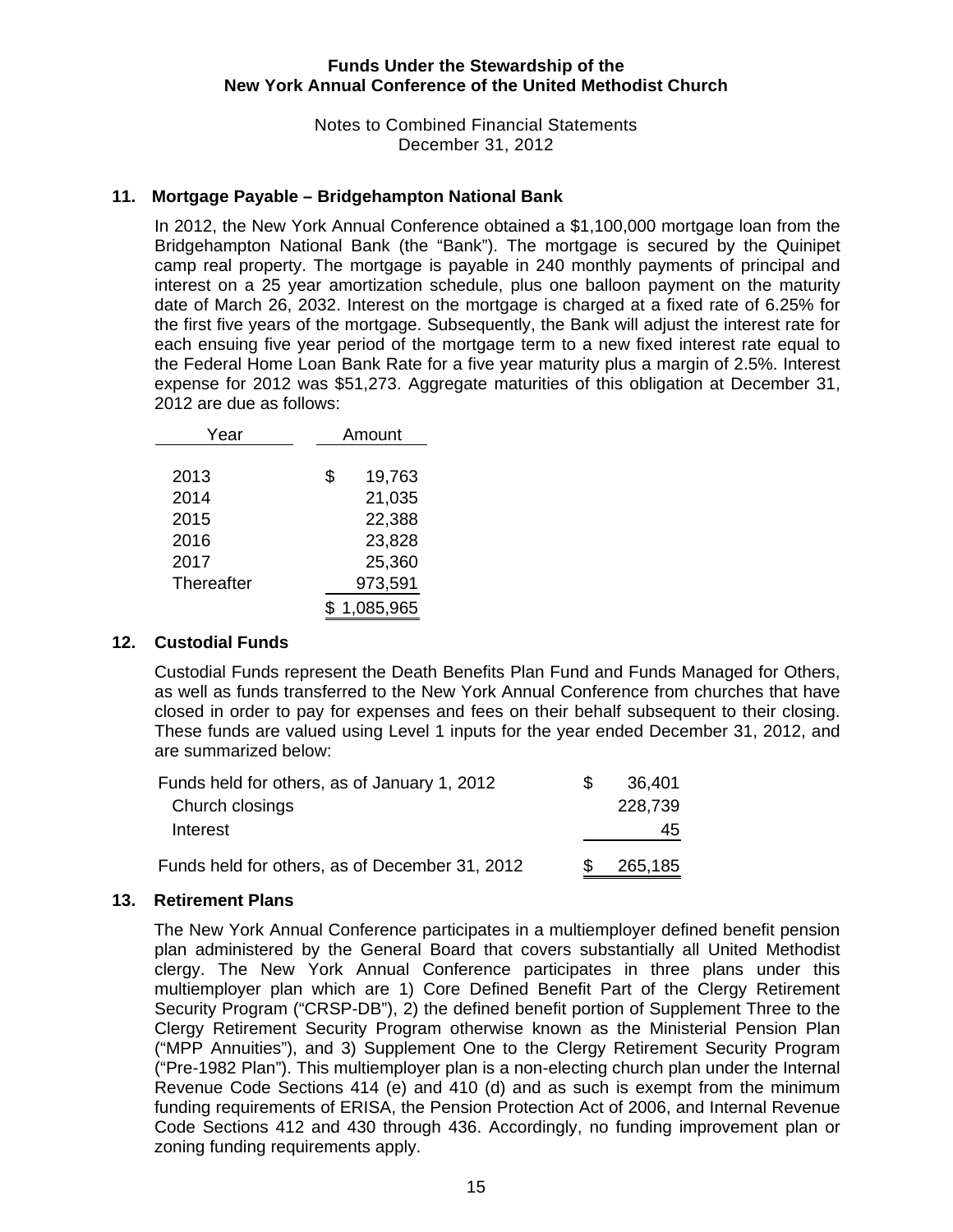Notes to Combined Financial Statements December 31, 2012

#### **13. Retirement Plans** *(continued)*

#### **Pre-1982 Plan**

The Pre-1982 Plan covers service prior to 1982. The Pre-1982 Plan provisions specify that the specific benefit levels of the plan are determined by participating plan sponsors at their annual meeting. The New York Annual Conference adopted the following benefit levels for 2012:

Past service rate 556 Contingent annuitant percentage 70%

As of January 1, 2012, the valuation date, the Pre-1982 Plan had a funded status of 103%. Effective December 31, 2012, a surplus redirection contribution of \$2,074,779 was made from the Pre-1982 Plan to the CRSP-DB. Expense for 2012 amounted to \$0, as all amounts were paid by New York Annual Conference member churches.

## **MPP Annuities**

The MPP Annuities covers service from 1982 through 2006. As of January 1, 2012, the valuation date, the MPP Annuities plan had a funded status of 104%. Expense for 2012 amounted to \$0.

#### **CRSP-DB**

The CRSP-DB plan covers service on or after January 1, 2007. As of January 1, 2012, the valuation date, the CRSP-DB plan had a funded status of 95%. Expense for 2012 amounted to \$123,865.

#### **Defined Contribution Plan**

Lay-staff retirement benefits are covered under a separate 403(b) defined contribution plan called the United Methodist Personal Investment Plan. Participation in the 403(b) plan requires each eligible employee to contribute 3% or more of wages to receive a 12% of salary contribution by the New York Annual Conference. Expense for 2012 amounted to \$70,789.

#### **14. Medical and Health Plan**

Effective January 1, 2001, the New York Annual Conference provided health benefits under a multi-employer plan, HealthFlex, administered by the General Board. HealthFlex provides medical and health benefits for eligible clergy and eligible lay-staff employed by the New York Annual Conference.

The cost of participating in HealthFlex is based on a uniform rate determined annually by the New York Annual Conference. The New York Annual Conference's expense for its clergy and staff in HealthFlex for 2012 was \$243,407.

The New York Annual Conference contributes toward the cost for retired clergy with more than five years of service under HealthFlex Medicare Supplement Plan. The Conference's HealthFlex expense for retired clergy for 2012 was as follows:

| Conference retiree HealthFlex cost                      | \$1,794,133 |
|---------------------------------------------------------|-------------|
| Less:                                                   |             |
| Medicare drug subsidy credits                           | (246, 281)  |
| Conference Board of Pensions and Health Benefits credit | (600, 504)  |
| Net Health Flex cost for Retired Clergy                 | 947,348     |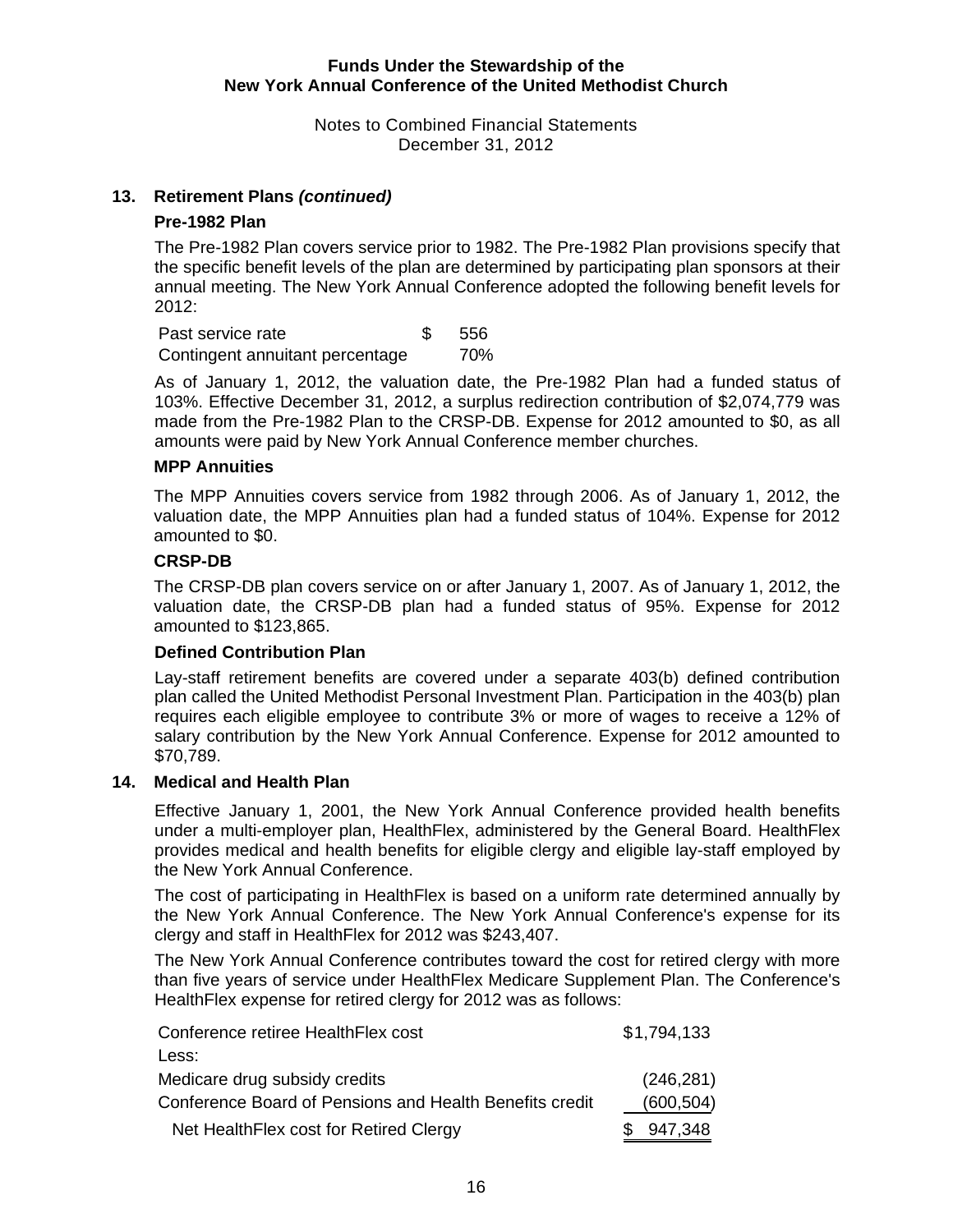Notes to Combined Financial Statements December 31, 2012

#### **15. Support Services**

CCFA provides payroll processing and administrative services on a reimbursement basis to the Camping Ministry, the Episcopal Office, the United Methodist Frontier Foundation (an uncombined entity), and the Board of Trustees.

#### **16. Deposit Accounts**

In accordance with a resolution of the New York Annual Conference, the Conference Board of Pensions and Health Benefits maintains five accounts with the General Board on behalf of the New York Annual Conference for the purpose of funding pension liabilities and health benefits. As of December 31, 2012, the Deposit account held \$112,634, the Integrity in Pensions account held \$1,723,285, the Health Benefits Reserve account held \$15,547,872, the Pre-82 pension account held \$30,569,403 and the General account held \$468,807.

The New York Annual Conference pension and health benefits remittances made to these accounts are recorded as receivables by the New York Annual Conference. The deposit accounts are held at the General Board, and may be drawn down only upon the approval of the Conference Board of Pension and Health Benefits to fund New York Annual Conference obligations to the Pre-82 Plan or HealthFlex plans.

#### **17. Restrictions and Limitations on Net Assets**

Certain net assets of the New York Annual Conference are restricted based upon donor stipulations. Such restricted net assets are deemed "released from restriction" when the New York Annual Conference expends funds in accordance with the donor's stipulated purpose. Restricted funds to be held in perpetuity by donor instruction are classified as permanently restricted net assets. The table below presents the net assets released from restrictions and the components of restricted net assets at December 31, 2012.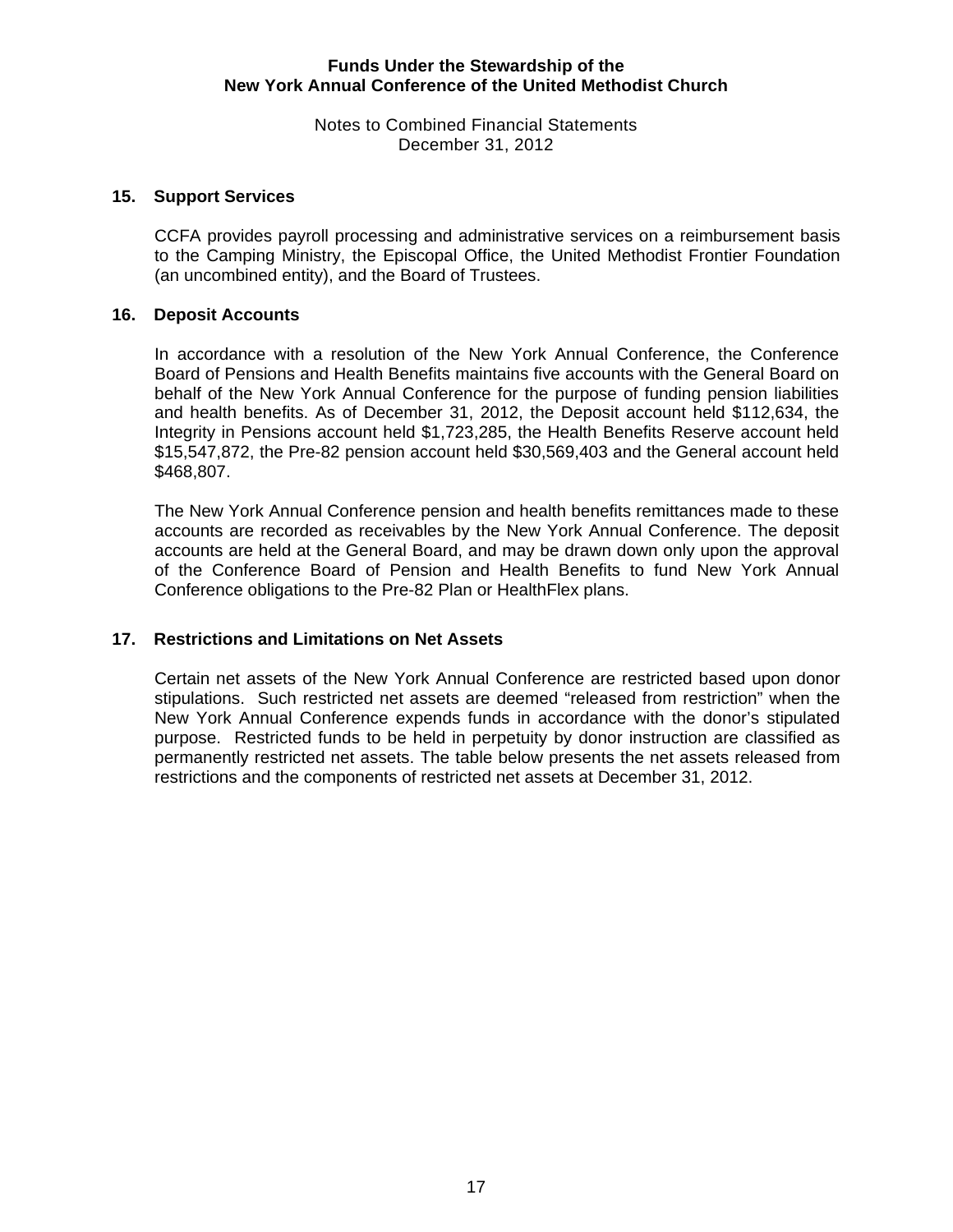Notes to Combined Financial Statements December 31, 2012

#### **17. Restrictions and Limitations on Net Assets** *(continued)*

|                                        | <b>Net Assets</b><br>Released From | Temporarily<br>Restricted | Permanently<br>Restricted |  |  |
|----------------------------------------|------------------------------------|---------------------------|---------------------------|--|--|
|                                        | Restriction                        | Net Assets at             | Net Assets at             |  |  |
| <b>Fund Description</b>                | in 2012                            | December 31, 2012         | December 31, 2012         |  |  |
| <b>Special Funds</b>                   |                                    |                           |                           |  |  |
| Groveville Cemetery Fund               | \$                                 | \$<br>3,527               | \$                        |  |  |
| <b>Bosley Memorial Fund</b>            | 1,200                              | 2,652                     |                           |  |  |
| <b>Trust Funds</b>                     | 1,200                              | 6,179                     |                           |  |  |
| Denver Fund                            | 16,291                             | 255,750                   | 505,000                   |  |  |
| Aldersgate Church Fund                 | 8,346                              | 49,095                    | 87,673                    |  |  |
| Shauman Fund                           | 1,000                              | 22,817                    | 3,504                     |  |  |
| Hess Fund for World Division           | 168                                | 1,081                     | 9,170                     |  |  |
| <b>Hess Fund for National Division</b> | 371                                | 1,423                     | 18,341                    |  |  |
| J.F. Hess Trust Fund                   |                                    |                           | 10,000                    |  |  |
| <b>Collard Fund</b>                    | 390                                | 14,715                    | 5,000                     |  |  |
| <b>Williams Fund</b>                   | 5,850                              | 101,092                   | 20,000                    |  |  |
| Jeffersonville Fund                    | 51                                 | 785                       | 1,000                     |  |  |
| <b>Hess Craryville</b>                 | 49                                 | 752                       |                           |  |  |
| <b>Hess Methodist Hospital</b>         | 119                                | 741                       |                           |  |  |
| <b>Hess Five Points</b>                | 29                                 | 749                       |                           |  |  |
|                                        | 32,664                             | 449,000                   | 659,688                   |  |  |
| <b>Memorial Garden Fund</b>            |                                    | 7,513                     |                           |  |  |
| Sessions Woods - Darling Fund          | 100,000                            | 24,989                    |                           |  |  |
|                                        | 100,000                            | 32,502                    |                           |  |  |
| <b>General Camping Programs</b>        | 2,298                              | 86,526                    | 60,726                    |  |  |
| Quinipet Camp Program                  | 222                                | 5,591                     | 6,535                     |  |  |
|                                        | 2,520                              | 92,117                    | 67,261                    |  |  |
| Conference Programs                    | 6,257,503                          | 2,386,711                 |                           |  |  |
|                                        | 6,393,887<br>\$                    | \$<br>2,966,509           | 726,949<br>\$             |  |  |

#### **18. Concentration of Credit Risk**

Financial instruments, which potentially subject the New York Annual Conference to concentrations of credit risk consist primarily of cash and cash equivalents and receivables. At times, the New York Annual Conference maintains balances with banking institutions that exceed the Federal Deposit Insurance Corporation's insurable limit. The New York Annual Conference's receivables are primarily from its member churches. The New York Annual Conference believes that no significant concentration of credit risk exists with respect to its cash and cash equivalents and receivables.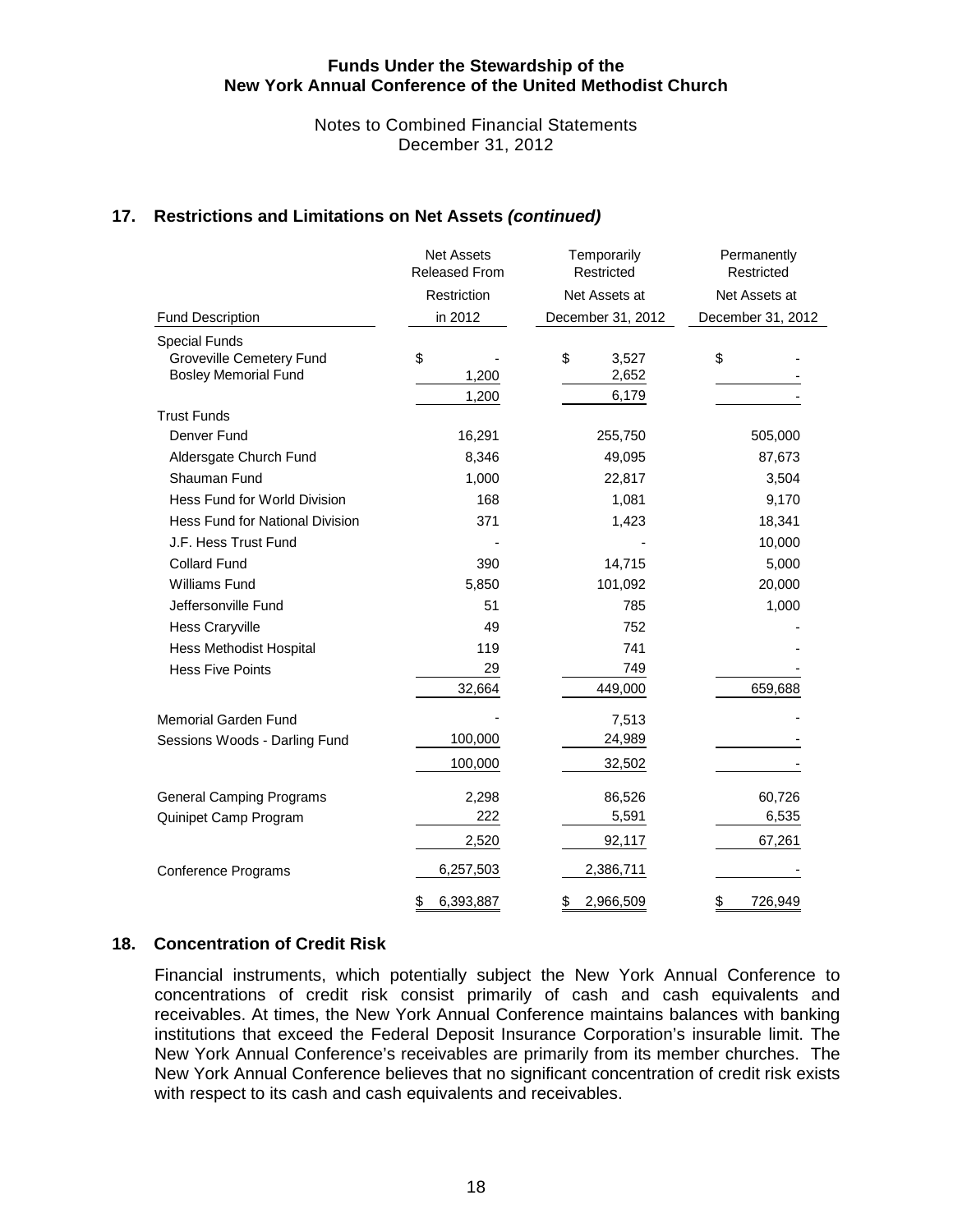Notes to Combined Financial Statements December 31, 2012

#### **19. Lease Commitments**

The New York Annual Conference leases office equipment, telecommunications and software under various commercial leases with equipment suppliers or commercial leasing companies. Rent expense for 2012 was \$56,989. Aggregate minimum annual rental payments at December 31, 2012 for the years ending December 31, are payable as follows:

| 2013 | \$<br>71,352 |
|------|--------------|
| 2014 | 61,302       |
| 2015 | 49,939       |
| 2016 | 24,641       |
|      | \$207,234    |

#### **20. Asset Retirement Obligations**

The New York Annual Conference follows U.S. GAAP guidance on *Accounting for Conditional Asset Retirement Obligations* that requires recognition of a liability for legal obligations associated with the retirement of tangible long-lived assets when the timing and/or method of settlement of the obligation is conditional on a future event. This Interpretation requires that the fair value of a liability for a conditional asset retirement obligation be recognized in the period in which it occurred if a reasonable estimate of fair value can be made. The New York Annual Conference is not aware of the existence of any asset retirement obligations.

#### **21. Contingencies**

The New York Annual Conference is involved in litigation arising in the normal course of business. Management estimates that the ultimate resolution of these matters will not be material to the New York Annual Conference's financial position.

#### **22. Subsequent Event**

Subsequent to year end, the New York Annual Conference entered into a litigation settlement agreement in the amount of \$100,000 regarding a lawsuit involving the Epworth camp location. This amount has been accrued as of December 31, 2012, and is included in the accounts payable and accrued expenses on the combined statements of financial position.

\* \* \* \* \*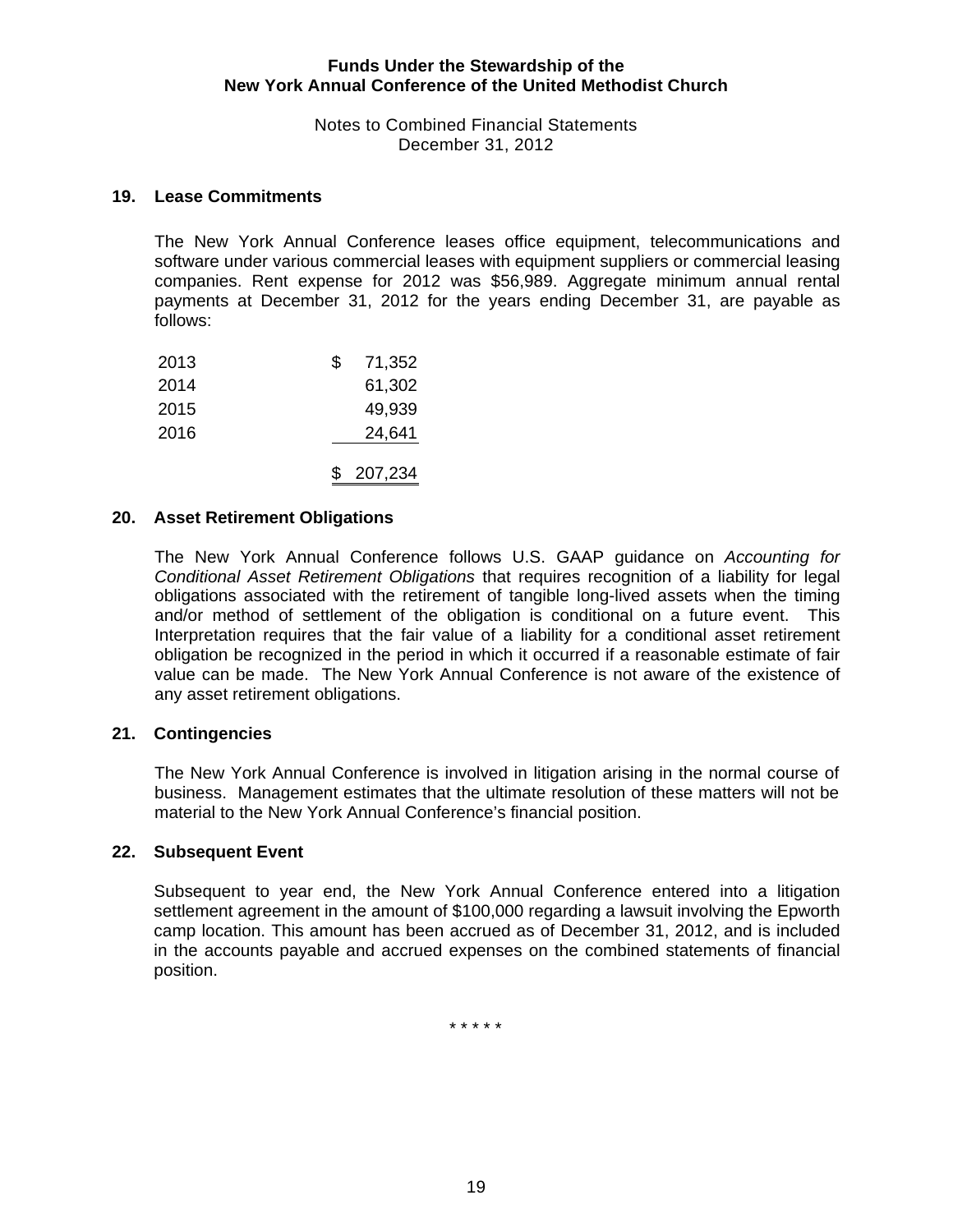> Supplemental Information December 31, 2012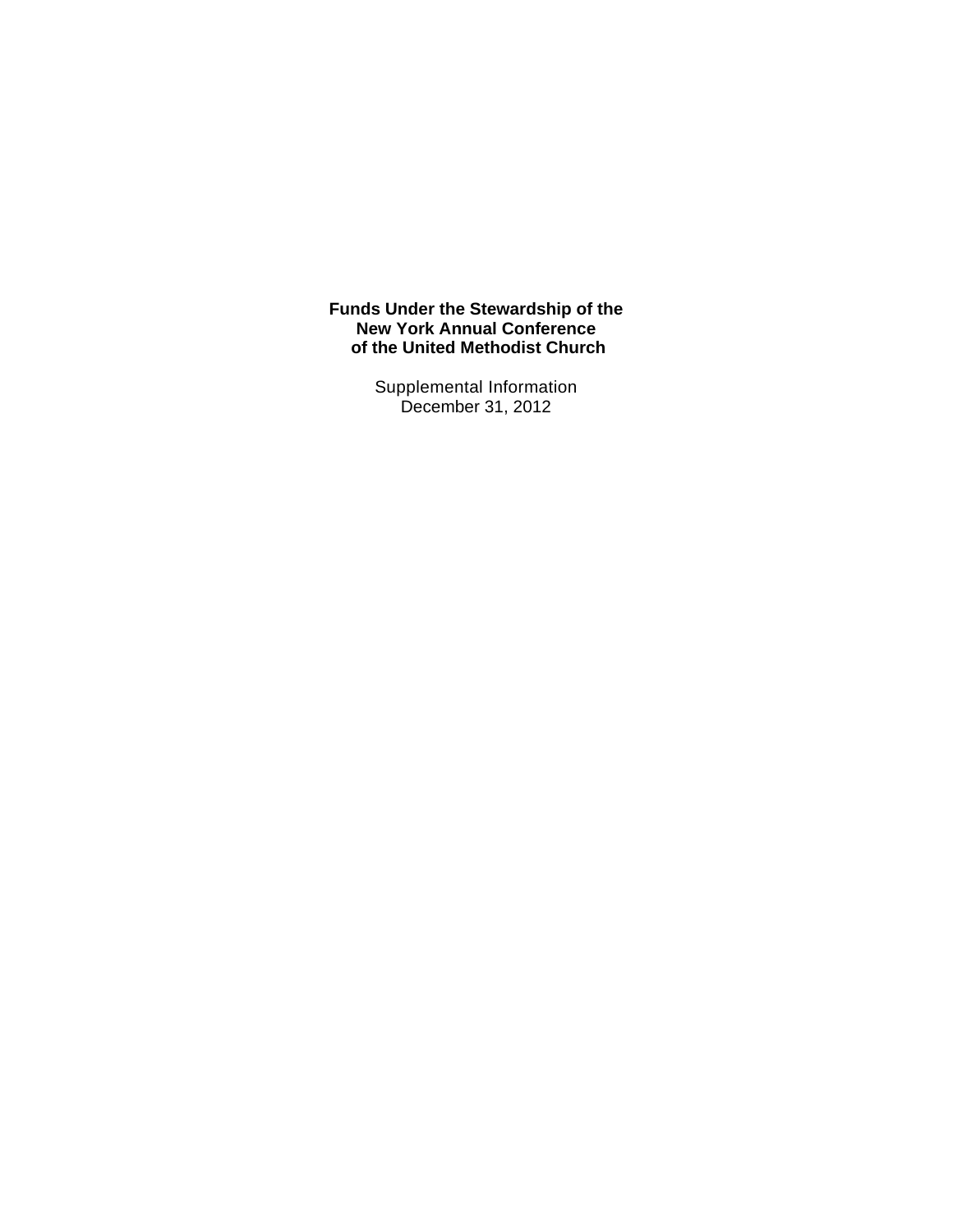Combining Schedule of Financial Position December 31, 2012 (with comparative amounts for 2011)

|                                                        | <b>CCFA</b>     | Board of<br><b>Trustees</b> | Camping<br>Ministry | Episcopal<br>Office      | Sub-Total    | Eliminating<br>Entries<br>Debit (Credit) | 2012<br>Combined | 2011<br>Combined |
|--------------------------------------------------------|-----------------|-----------------------------|---------------------|--------------------------|--------------|------------------------------------------|------------------|------------------|
| <b>ASSETS</b>                                          |                 |                             |                     |                          |              |                                          |                  |                  |
| Cash and cash equivalents                              | \$1,561,782     | \$<br>91,028                | \$<br>136,153       | 114,338                  | \$1,903,301  | \$                                       | 1,903,301<br>\$  | \$<br>2,807,636  |
| Investments                                            | 1,593,461       | 2,254,479                   | 179,255             | 18,267                   | 4,045,462    |                                          | 4,045,462        | 3,735,417        |
| Church apportionments receivable                       | 787,428         |                             |                     | $\overline{a}$           | 787,428      |                                          | 787,428          | 992,019          |
| Accounts receivable, net                               | 269,321         |                             | 23,876              |                          | 293,197      |                                          | 293,197          | 373,148          |
| Parish development loans receivable, net               | 1,182,012       |                             |                     |                          | 1,182,012    |                                          | 1,182,012        | 1,106,063        |
| Prepaid expenses and other assets                      | 80,993          |                             | 13,340              |                          | 94,333       |                                          | 94,333           | 90,342           |
| Due from Camping Ministry                              | 642,028         | 125,264                     |                     |                          | 767,292      | (767, 292)                               |                  |                  |
| Due from Board of Trustees                             | 149,346         |                             |                     |                          | 149,346      | (149, 346)                               |                  |                  |
| Due from Episcopal Office                              | 10,110          |                             |                     |                          | 10,110       | (10, 110)                                |                  |                  |
| Custodial funds held                                   | 228,739         | 36,446                      |                     |                          | 265,185      |                                          | 265,185          | 36,401           |
| Property and equipment, net                            | 4,168           | 3,700,282                   | 2,191,120           | 2,748                    | 5,898,318    |                                          | 5,898,318        | 5,956,444        |
| Deferred financing costs, net                          |                 |                             | 22,270              |                          | 22,270       |                                          | 22,270           |                  |
|                                                        | 6,509,388<br>S. | \$6,207,499                 | \$2,566,014         | \$135,353                | \$15,418,254 | (926, 748)                               | \$14,491,506     | \$15,097,470     |
| <b>LIABILITIES AND NET ASSETS</b>                      |                 |                             |                     |                          |              |                                          |                  |                  |
| Liabilities                                            |                 |                             |                     |                          |              |                                          |                  |                  |
| Church apportionments designated for future periods    | 90,776<br>\$    | \$                          | \$                  | \$                       | \$<br>90,776 | \$                                       | 90,776<br>\$     | \$<br>84,618     |
| Borrowings under line of credit                        |                 |                             |                     |                          |              |                                          |                  | 320,304          |
| Accounts payable and accrued expenses                  | 774,023         |                             | 65,403              |                          | 839,426      |                                          | 839,426          | 1,879,243        |
| Deferred revenue                                       |                 |                             | 19,785              |                          | 19,785       |                                          | 19,785           | 9,330            |
| Due to Board of Trustees                               |                 |                             | 125,264             |                          | 125,264      | 125,264                                  |                  |                  |
| Due to CCFA                                            |                 | 149,346                     | 642,028             | 10,110                   | 801,484      | 801,484                                  |                  |                  |
| Loan payable - Conference Board of Pensions and Health |                 |                             |                     |                          |              |                                          |                  |                  |
| <b>Benefits</b>                                        | 369,917         |                             |                     |                          | 369,917      |                                          | 369,917          | 379,917          |
| Loan payable - United Methodist Development Fund       | $\overline{a}$  | 586,228                     |                     |                          | 586,228      |                                          | 586,228          | 635,206          |
| Loan payable - Bridgehampton Methodist Church          |                 |                             | 63,247              |                          | 63,247       |                                          | 63,247           | 76,284           |
| Mortgage payable - Bridgehampton National Bank         |                 |                             | 1,085,965           |                          | 1,085,965    |                                          | 1,085,965        |                  |
| Custodial funds held                                   | 228,739         | 36,446                      | <b>.</b>            |                          | 265,185      |                                          | 265,185          | 36,401           |
| <b>Total Liabilities</b>                               | 1,463,455       | 772,020                     | 2,001,692           | 10,110                   | 4,247,277    | 926,748                                  | 3,320,529        | 3,421,303        |
| <b>Net Assets</b>                                      |                 |                             |                     |                          |              |                                          |                  |                  |
| Unrestricted                                           | 2,659,222       | 4,288,110                   | 404,944             | 125,243                  | 7,477,519    |                                          | 7,477,519        | 7,453,733        |
| Temporarily restricted                                 | 2,386,711       | 487,681                     | 92,117              | $\overline{\phantom{a}}$ | 2,966,509    |                                          | 2,966,509        | 3,495,485        |
| Permanently restricted                                 |                 | 659,688                     | 67,261              |                          | 726,949      |                                          | 726,949          | 726,949          |
| <b>Total Net Assets</b>                                | 5,045,933       | 5,435,479                   | 564,322             | 125,243                  | 11,170,977   |                                          | 11,170,977       | 11,676,167       |
|                                                        |                 |                             |                     |                          |              |                                          |                  |                  |
|                                                        | 6,509,388<br>\$ | \$6,207,499                 | \$2,566,014         | \$135,353                | \$15,418,254 | 926,748<br>\$                            | \$14,491,506     | \$15,097,470     |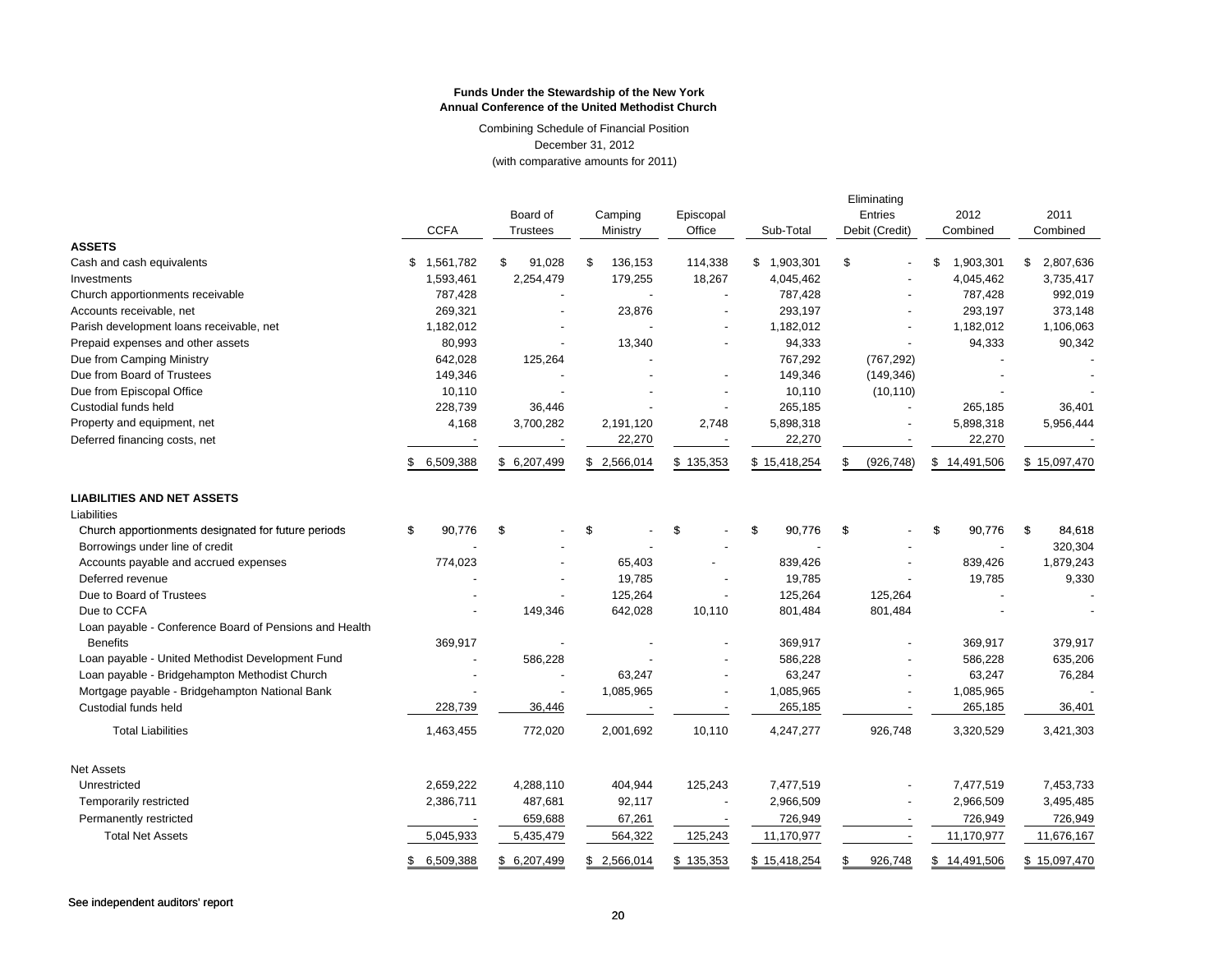Combining Schedule of Activities Year Ended December 31, 2012 (with summarized totals for 2011)

|                                       | <b>CCFA</b>  |                           |             | <b>Board of Trustees</b> |                           |                           | <b>Camping Ministry</b>  |               |                           |                           | Episcopal<br>Office |                |                                          |                  |                  |
|---------------------------------------|--------------|---------------------------|-------------|--------------------------|---------------------------|---------------------------|--------------------------|---------------|---------------------------|---------------------------|---------------------|----------------|------------------------------------------|------------------|------------------|
|                                       | Unrestricted | Temporarily<br>Restricted | Total       | Unrestricted             | Temporarily<br>Restricted | Permanently<br>Restricted | Total                    | Unrestricted  | Temporarily<br>Restricted | Permanently<br>Restricted | Total               | Unrestricted   | Eliminating<br>Entries<br>(Debit) Credit | 2012<br>Combined | 2011<br>Combined |
| <b>SUPPORT AND REVENUE</b>            |              |                           |             |                          |                           |                           |                          |               |                           |                           |                     |                |                                          |                  |                  |
| Church apportionments                 | \$2.409.291  | 5,148,980<br>-\$          | \$7,558,271 | £.                       |                           | $\mathcal{F}$             | £.                       |               | -96                       | -96                       |                     |                | £.                                       | 7,558,271<br>S.  | 8,025,750<br>\$. |
| Designated benevolences               |              | 579,724                   | 579,724     |                          |                           |                           |                          |               |                           |                           |                     |                |                                          | 579,724          | 1,130,016        |
| Other contributed benevolences        | 1,748        | 42,349                    | 44,097      |                          |                           |                           |                          |               |                           |                           |                     |                |                                          | 44,097           | 246,233          |
| Fees and reimbursements               | 299,547      |                           | 299,547     |                          |                           |                           |                          |               |                           |                           |                     |                |                                          | 299,547          | 298,150          |
| Grants and contributions              | 112,047      |                           | 112,047     | 254,543                  |                           |                           | 254,543                  | 232,887       |                           |                           | 232,887             | 130,690        | (162, 600)                               | 567,567          | 858,917          |
| Retreat                               |              |                           |             |                          |                           |                           | ٠.                       | 835,396       |                           |                           | 835,396             |                | $\overline{\phantom{a}}$                 | 835,396          | 1,049,763        |
| Program fees                          |              |                           |             |                          |                           |                           |                          | 430,694       |                           |                           | 430,694             |                |                                          | 430,694          | 335,532          |
| Food and linen service                |              |                           |             |                          |                           |                           | ٠.                       | 257.737       |                           |                           | 257,737             |                | ٠                                        | 257,737          | 242,680          |
| Store sales                           |              |                           |             |                          |                           |                           | ٠.                       | 13,466        |                           |                           | 13,466              |                |                                          | 13,466           | 15,439           |
| Investment return                     | 4,551        | 38,344                    | 42,895      | 35,237                   | 44.945                    |                           | 80,182                   | 1,343         | 10,493                    |                           | 11,836              | 1,577          |                                          | 136,490          | 242,286          |
| Interest on revolving loans           | 77,729       |                           | 77.729      | ٠.                       |                           |                           | $\overline{\phantom{a}}$ |               |                           |                           |                     |                |                                          | 77,729           | 324,461          |
| Interest                              |              | 76                        | 76          | 136                      |                           |                           | 136                      | 69            |                           |                           | 69                  |                |                                          | 290              | 307              |
| Other revenue                         |              | ٠.                        |             | ٠.                       |                           |                           | $\overline{\phantom{a}}$ | 20,315        |                           |                           | 20,315              |                |                                          | 20,315           | 218,623          |
| Net assets released from restrictions | 6.257.503    | (6, 257, 503)             |             | 133.864                  | (133, 864)                |                           |                          | 2.520         | (2,520)                   |                           |                     |                |                                          |                  |                  |
| <b>Total Support and Revenue</b>      | 9,162,416    | (448,030)                 | 8,714,386   | 423,780                  | (88,919)                  |                           | 334,861                  | 1,794,427     | 7,973                     |                           | 1,802,400           | 132,276        | (162, 600)                               | 10,821,323       | 12,988,157       |
| <b>EXPENSES</b>                       |              |                           |             |                          |                           |                           |                          |               |                           |                           |                     |                |                                          |                  |                  |
| Program                               | 6,257,503    | . .                       | 6,257,503   | 481,174                  |                           |                           | 481,174                  |               |                           |                           |                     | 52,878         | (30,000)                                 | 6,761,555        | 7,595,910        |
| Campsite                              |              |                           |             |                          |                           |                           |                          |               |                           |                           |                     |                |                                          |                  |                  |
| Quinipet                              |              |                           |             |                          |                           |                           | $\overline{\phantom{a}}$ | 1,366,241     |                           | ٠                         | 1,366,241           |                | ٠                                        | 1,366,241        | 1,384,963        |
| Epworth                               |              |                           |             |                          |                           |                           |                          | 433,975       |                           |                           | 433,975             |                |                                          | 433,975          | 309,897          |
| Kingswood                             |              |                           |             |                          |                           |                           |                          | 95,384        |                           |                           | 95,384              |                |                                          | 95,384           | 114,618          |
| Capital campaign                      |              |                           |             |                          |                           |                           |                          | 2,872         |                           |                           | 2,872               |                |                                          | 2,872            | 2,366            |
| Management and general                | 2,601,118    |                           | 2,601,118   | 142,517                  |                           |                           | 142,517                  |               |                           |                           |                     | 55,451         | (132,600)                                | 2,666,486        | 2,278,497        |
| <b>Total Expenses</b>                 | 8,858,621    |                           | 8,858,621   | 623,691                  |                           |                           | 623,691                  | 1,898,472     |                           |                           | 1,898,472           | 108,329        | (162, 600)                               | 11,326,513       | 11,686,251       |
| Change in Net Assets                  | 303,795      | (448, 030)                | (144, 235)  | (199, 911)               | (88,919)                  |                           | (288, 830)               | (104, 045)    | 7,973                     |                           | (96,072)            | 23,947         |                                          | (505, 190)       | 1,301,906        |
| <b>NET ASSETS</b>                     |              |                           |             |                          |                           |                           |                          |               |                           |                           |                     |                |                                          |                  |                  |
| Beginning of year                     | 2,355,427    | 2,834,741                 | 5,190,168   | 4,488,021                | 576,600                   | 659,688                   | 5,724,309                | 508,989       | 84,144                    | 67,261                    | 660,394             | 101,296        |                                          | 11,676,167       | 10,374,261       |
| End of year                           | \$2,659,222  | 2,386,711<br>s            | \$5,045,933 | \$4,288,110              | 487,681                   | 659,688                   | \$5,435,479              | 404,944<br>£. | 92,117                    | 67,261                    | 564,322<br>S        | 125,243<br>-SS |                                          | \$11,170,977     | \$11,676,167     |